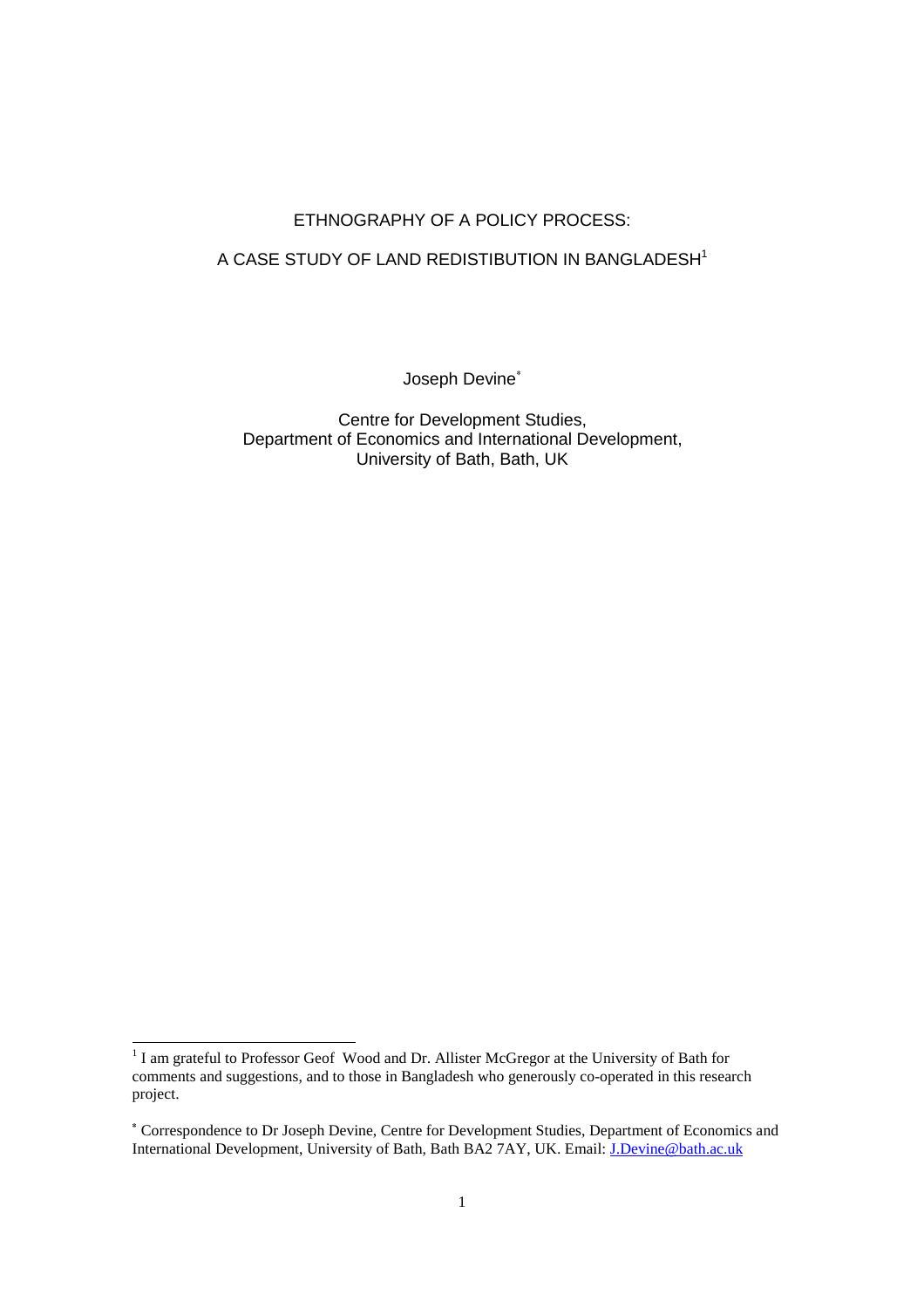### **ABSTRACT**

Throughout the developing world, there are signs that NGOs are becoming increasingly involved in various aspects of the policy process. The donor-driven New Policy Agenda legitimises this new role for NGOs. One of the key assumptions underpinning the Agenda states that increased NGO involvement will result in more resources being distributed to the poor, and will facilitate the establishment of a policy process which is more inclusive and egalitarian. Here the involvement of NGOs in an important land redistribution policy initiative is used to examine both these assumptions. While there is strong evidence that more land was redistributed to the poor as a result of NGO involvement, the actual mechanism or process for deciding the distribution of land was not found to be all inclusive or completely egalitarian. This ambivalence serves as a timely critique to the naive optimism and simplified assumptions often found in the New Policy Agenda.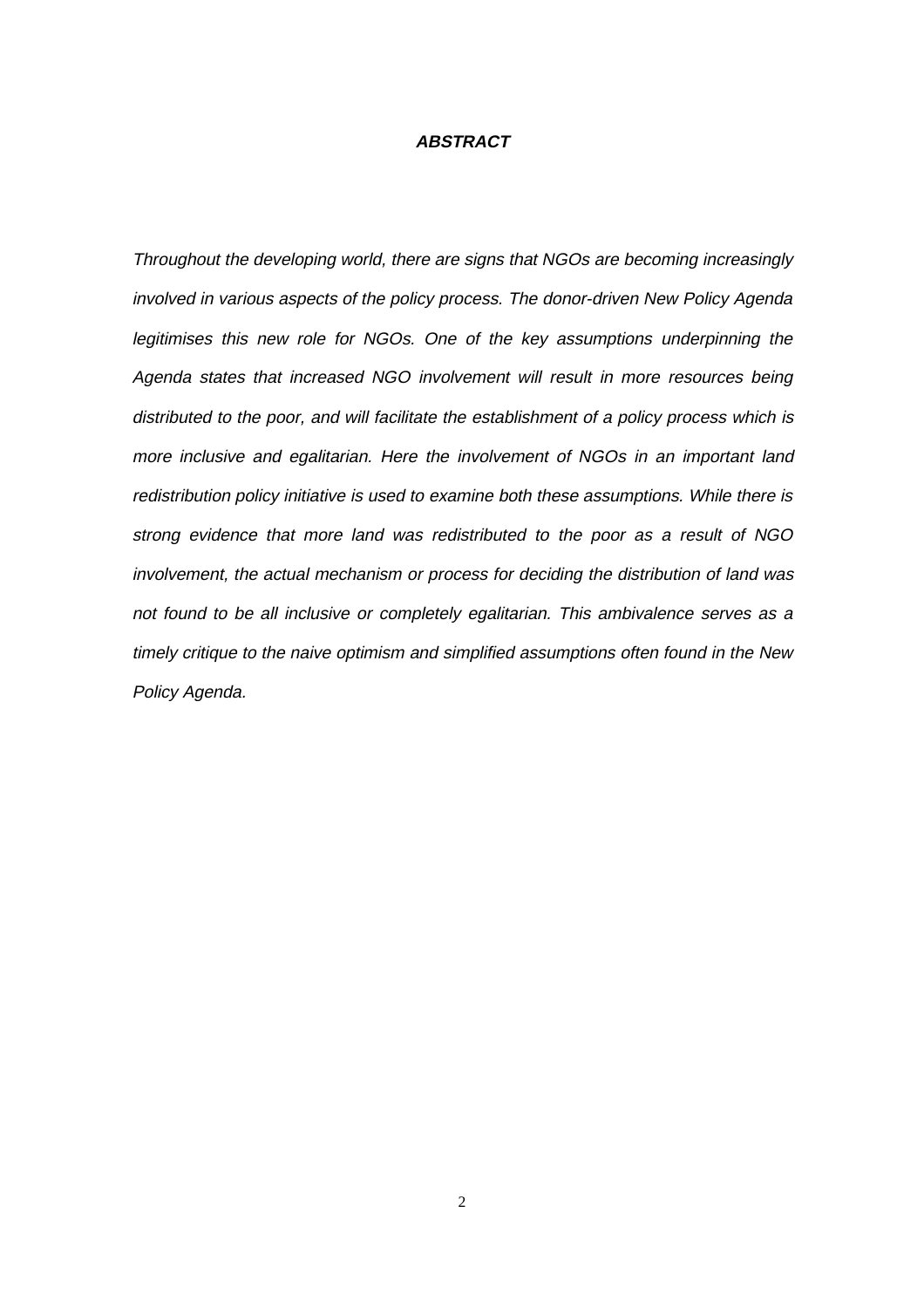#### **INTRODUCTION**

For over a decade now, considerable attention has been given to understanding the role of Non Governmental Organisations (NGOs) in the policy process. The notion of the New Policy Agenda (Edwards and Hulme 1995) has served as an important corner stone legitimising the NGO-policy nexus among the donor establishment, development practitioners and analysts. Within this Agenda, it is argued that NGOs can effectively mediate between people and the state to secure policy outcomes that are more beneficial to the poor. Policy engagement has come to be seen therefore as a defining feature of the NGO sector and indeed one author has gone further by arguing that the capacity to influence public policy from outside the formal structure of elected government constitutes "the fundamental objective" of any NGO (McCormick 1993 in Najam 1999:147).

Both our analysis and knowledge of the involvement of NGOs in policy processes however remain relatively underdeveloped. In offering an ethnographic account of NGO engagement in a particular policy arena, I hope to contribute towards a deeper appreciation of the dynamics underlying the NGO-policy nexus. The analysis is based on fieldwork carried out in Bangladesh between November 1996 and December 1997, in which the author benefited from the active participation of a number of actors situated at different levels of the policy process.

## **NGOs AND THE POLICY DOMAIN**

In 1980, Merilee Grindle edited a collection of essays focusing on a range of policy experiences from different developing countries. In the introduction to the essays, she argues that one of the characteristics of the policy process in developing countries is that the focus of participation and conflict occurs at the implementation or output stage.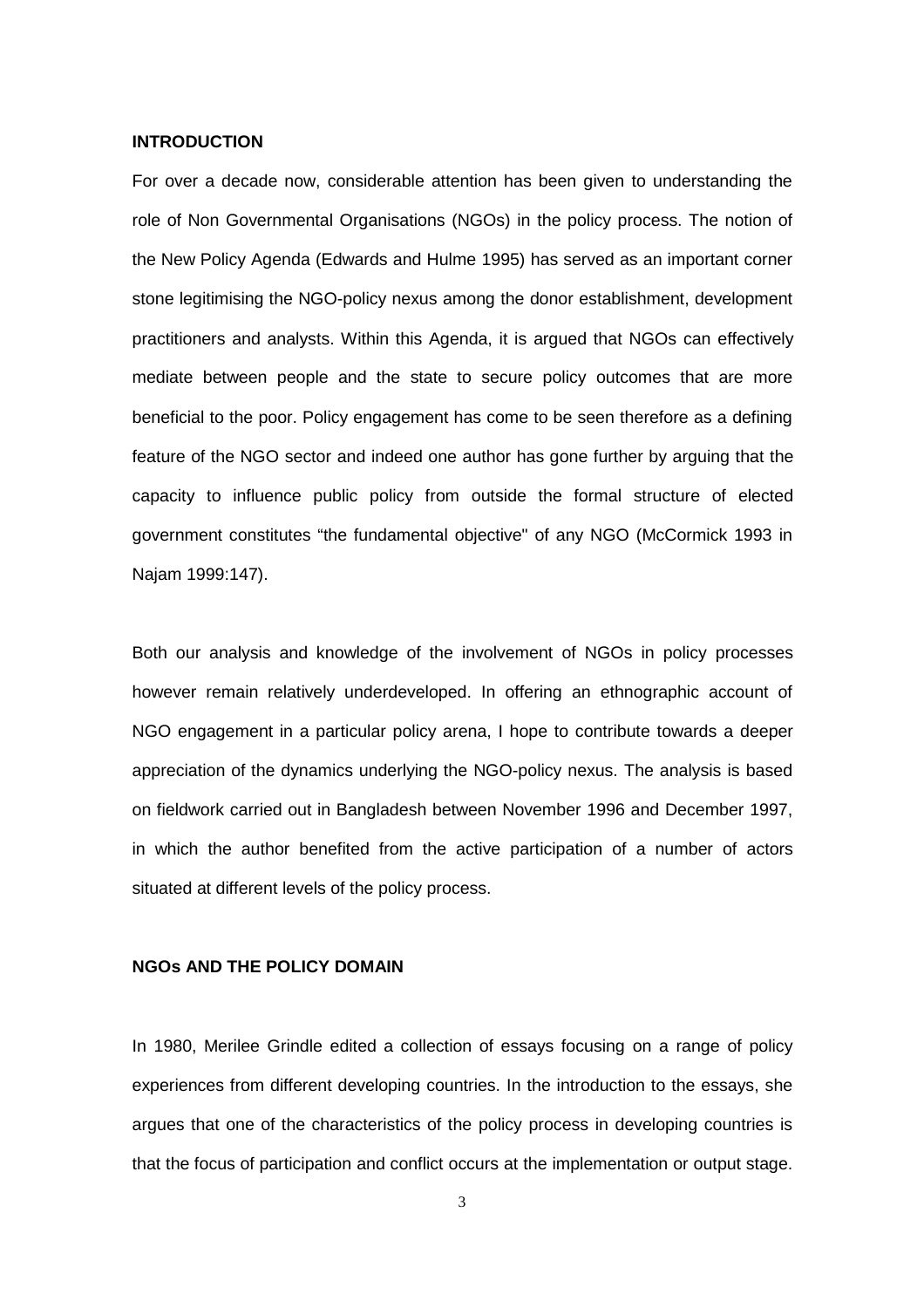This contrasts with the experience of the United States and Western Europe where the focus rests instead on the input or policy making stage. Grindle identifies two reasons for this difference. First of all, in developing countries there are few organisational structures capable of aggregating the demands and representing the interests of broad categories of citizens. Furthermore, the structures that do exist tend to be controlled by elite groups. Grindle's second argument is that those national leaders with greatest influence in deciding the allocation of policy goods actively discourage citizen participation in the policy process on the grounds that it is either inefficient or illegitimate. Trapped therefore between weak representation and discouraged participation, citizens are forced to engage with the policy process by presenting individualised demands. Grindle notes that for the majority of poor people in developing countries, "factions, patron-client linkages, ethnic ties, and personal coalitions" (Grindle 1980: 18) are the most common mechanisms used to solicit particular policy goods and services.

It is significant for our discussion here that the book edited by Grindle was published in 1980 placing it chronologically before the exponential growth of NGOs globally and the emergence of the New Policy Agenda. The literature that has accompanied this growth presents two overriding assumptions regarding the involvement of NGOs in policy arenas. Interestingly, both assumptions directly address the points highlighted in Grindle's analysis. First of all, it is argued that NGOs have become effective policy intermediaries articulating and representing the demands of the poor not only at the implementation stage, but also throughout the entire policy process. In short, the involvement of NGOs ensures that the policy process is no longer inaccessible to the poor. Second, it is argued that the presence of NGOs has induced a more transparent and accountable policy process by removing the inequities and arbitrariness which helped elite groups control the use and distribution of policy resources. In short, the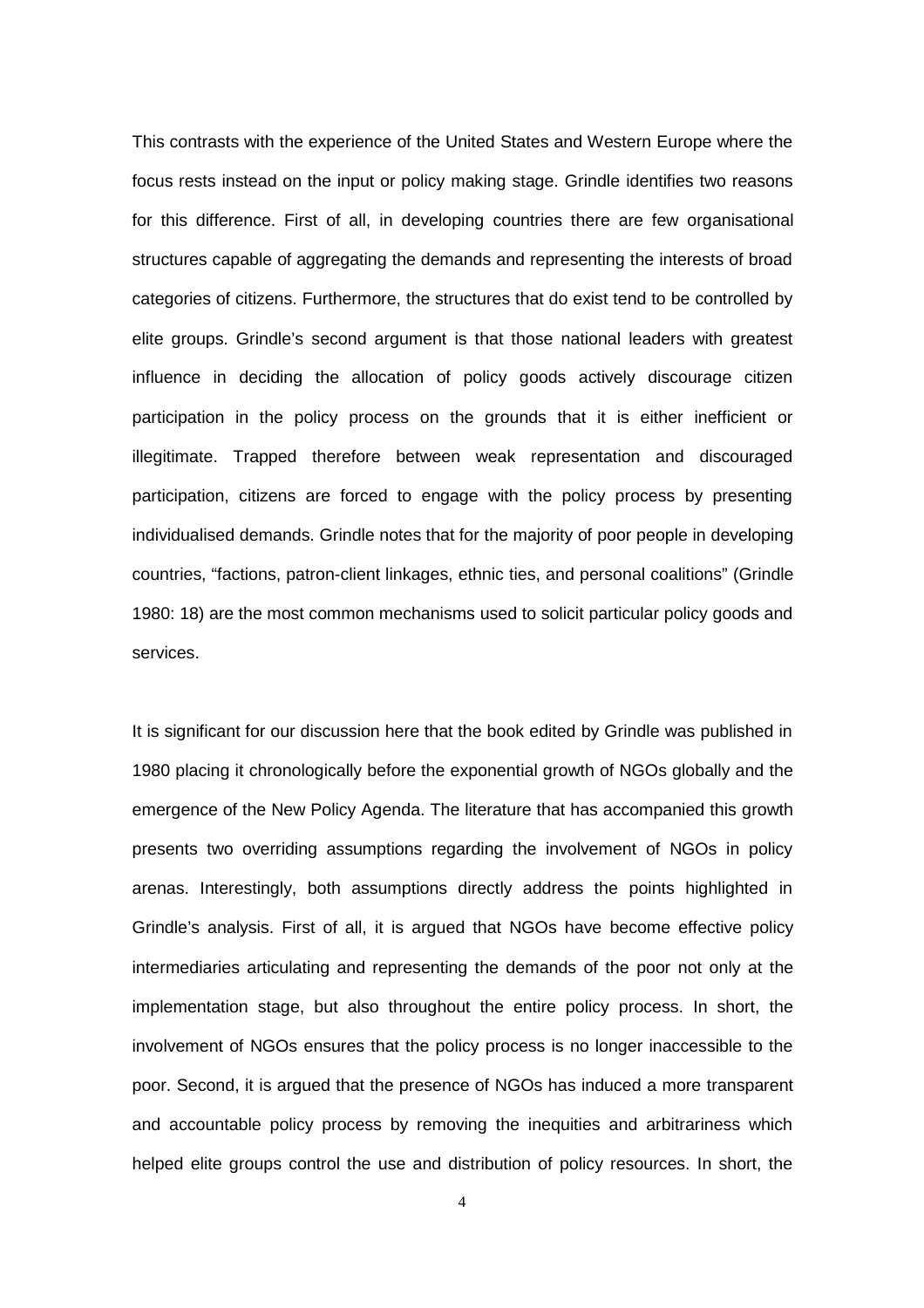involvement of NGOs should help create a fairer mechanism for allocating policy resources.

Here I intend looking at both these claims. Specifically, it will examine the experience of land redistribution in Bangladesh and explore two interrelated questions about the involvement of a particular NGO. Did the involvement of the NGO make the policy process more accessible and responsive to the needs of the poor? Did it reduce the influence of arbitrary patron values in the eventual allocation of resources?

## **LAND REDISTRIBUTION IN BANGLADESH**

## **A Short Introduction**

Having briefly posited some reference points for a discussion on the NGO-policy nexus, here I will explore various aspects of a specific case study where NGOs were involved in the distribution of khas land in Bangladesh. Khas land refers to unoccupied land that is legally owned by the Government and managed by the Ministry of Land. Although the legal framework that designates land as khas has changed over time, the main sources of khas are:

- Land already possessed by the Government,
- Accredited lands from the sea or rivers,
- Land vested in the Government as ceiling surplus,
- Land purchased by the Government in auction sales,
- Miscellaneous sources such as surrendered, abandoned or confiscated land (Momen 1996: 100).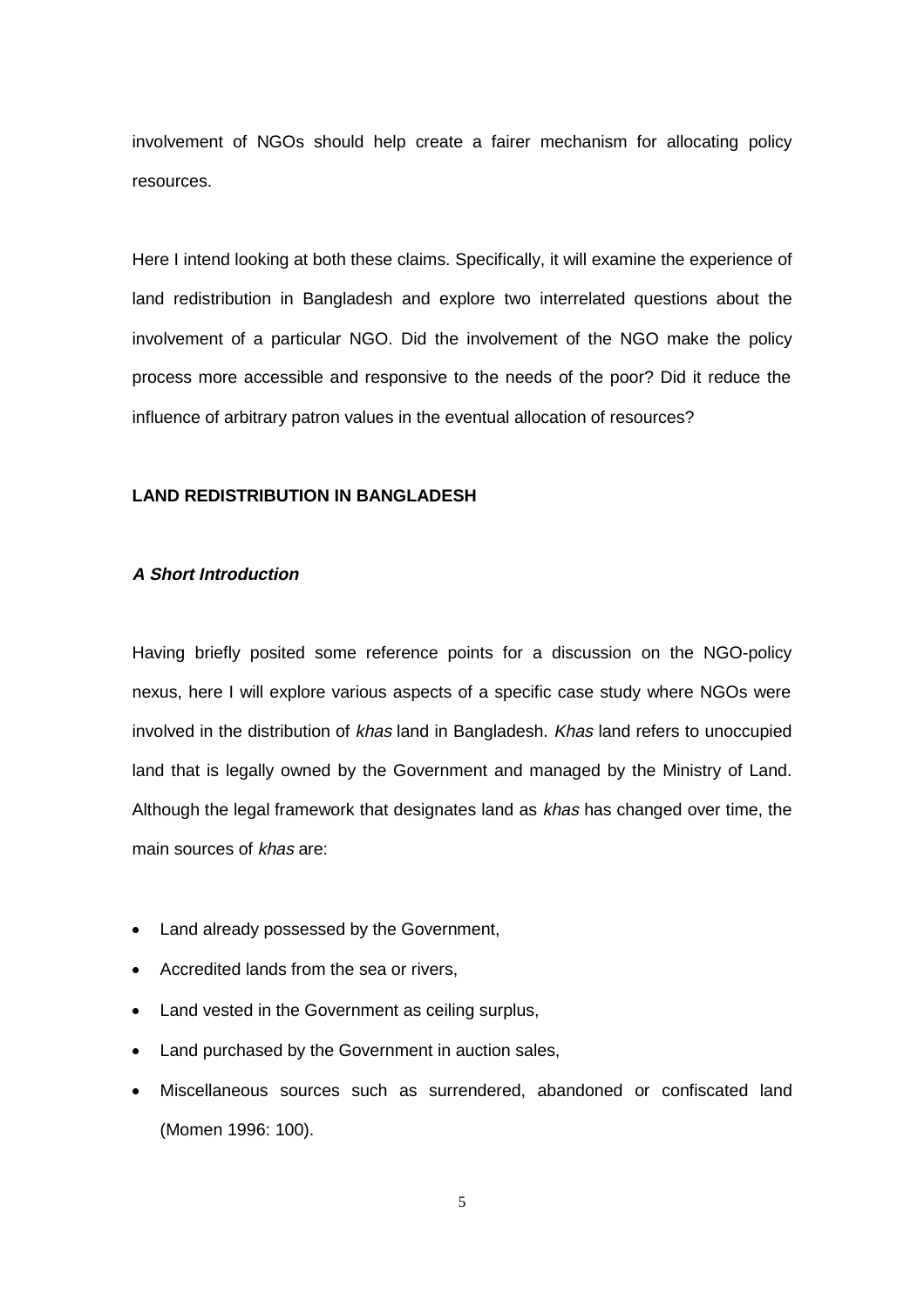The question of khas distribution is situated in the wider policy context of land reform. To date there have been three major land reform legislations in Bangladesh: the East Bengal State Acquisition and Tenancy Act of 1950, a collection of Presidential Orders executed in 1972, and the Bangladesh Land Reforms Ordinance of 1984. Other reviews have shown that both the 1950 and 1972 reforms failed to accomplish their most important objectives (Siddiqui et al 1988, Momen 1996). Thus, the actual amount of land redistributed was minimal, and most of this ended up in the hands of powerful elites who used the policy initiatives to strengthen their own socio-economic and political positions (Siddiqui et al 1988). Such was the value of khas resources that the level of inter-elite competition to control the allocation process was intense. Indeed one author found that the competition managed to engender a new entrepreneurial group (consisting of both government officials and private actors) deployed by elite groups solely to collect information on the status and security of khas land (Jansen 1987: 228). Naturally, the ability to control the allocation of a state resource like khas land cannot be divorced from wider political economy considerations confirming a significant level of collusion and dependence between local and national elites in Bangladesh (Wood 2000). Attempts therefore to wrestle control of land reform initiatives from the hands of local elites invariably failed for as Hossain and Jones (1983) pointed out

(n)ational politicians and bureaucrats are often themselves large landowners and even if they are not, they depend on rich peasants both for political support and to ensure that the countryside remains reasonably tranquil. To attack the interests of this dominant class would be political suicide for any of the political parties. (Hossain and Jones 1983: 180)

### **The Land Reforms Action Programme**

On the 1<sup>st</sup> of July 1987, the Ministry of Land in Bangladesh published a circular entitled the Land Reforms Action Programme (LRAP), which effectively converted the specific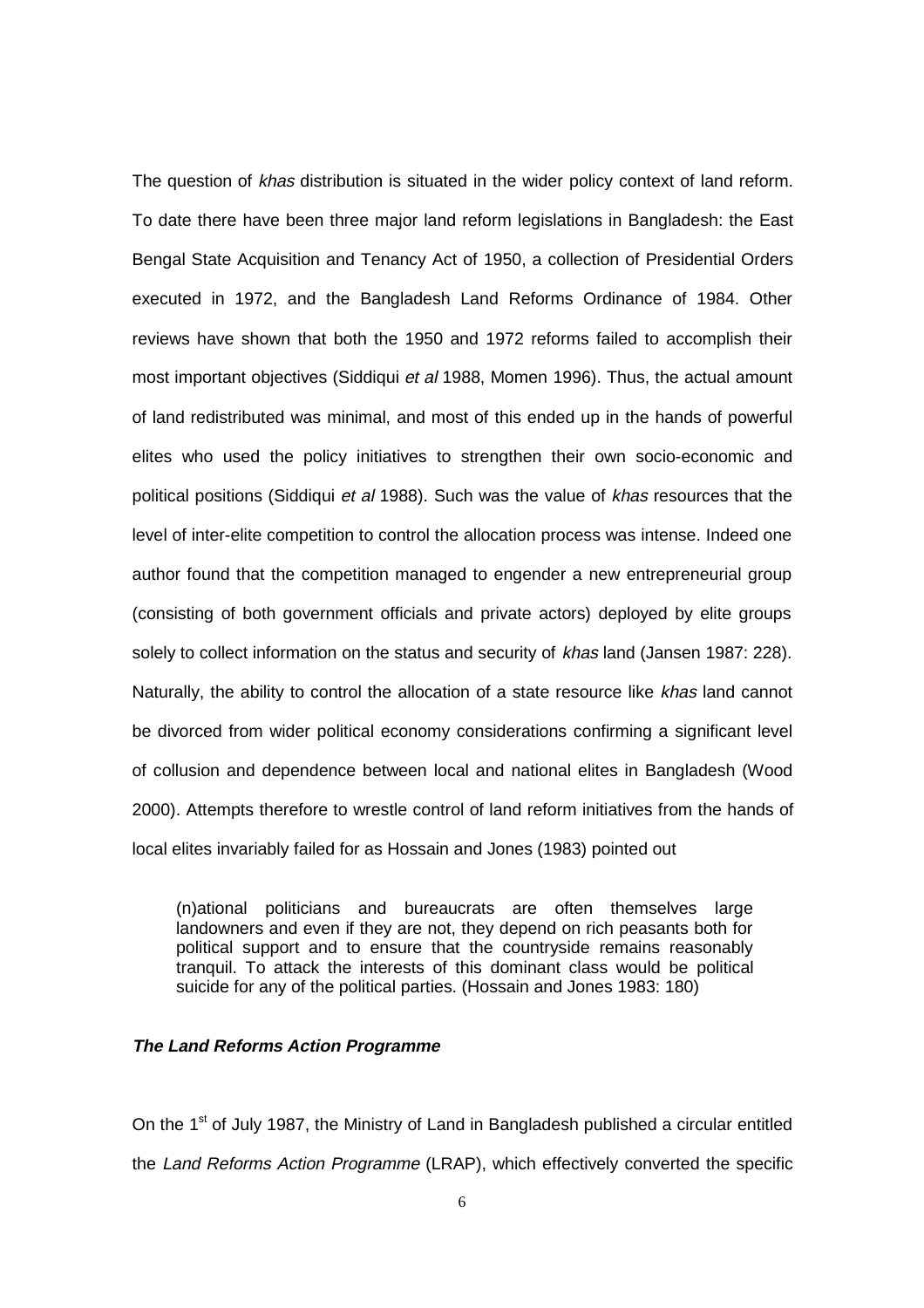question of khas distribution into the centrepiece of President Ershad's 1984 land reform initiative. The aim of the LRAP was to distribute *khas* land on a permanent basis to landless families, defined as households dependent on agriculture for their livelihoods but possessing less than 0.50 acres of land.

The most unusual feature of the LRAP was the establishment of a Land Reform Cell (LRC) which was predominantly made up of staff from various NGOs committed to agrarian reform issues. The LRC was located within the Ministry of Land and was responsible for overseeing the entire LRAP initiative. The opportunity for NGOs to occupy such a key position within the political system, unprecedented in Bangladesh, was created by the then Land Secretary who was a close friend of a senior member of staff from Oxfam, an international NGO working in Bangladesh. Both men had worked previously together on relief projects, and trusted and respected each other. Importantly, both recognised in the LRAP a strategic opportunity to pursue their respective agendas. By asking NGOs to manage the LRC, the Land Secretary was hoping to build on their ability to actually reach the poor and make his reform programme a success. By accepting to manage the LRC, NGOs were hoping that their position in the Ministry would become an important political resource which could be deployed to further strengthen and legitimise their own operations. A coalition of around 60 NGOs came together and formed the NGO Co-ordinating Council for Land Reform Programme which is an important precursor to the NGO sectoral co-ordination groups found throughout Bangladesh today. The main aims of the NCCLRP were to devise appropriate policy positions, provide personnel and resources to the LRC, and collect information on the actual implementation of the LRAP.

The establishment of the LRC was not the only means through which NGOs fortified their position in the khas distribution programme. The LRAP (written almost entirely by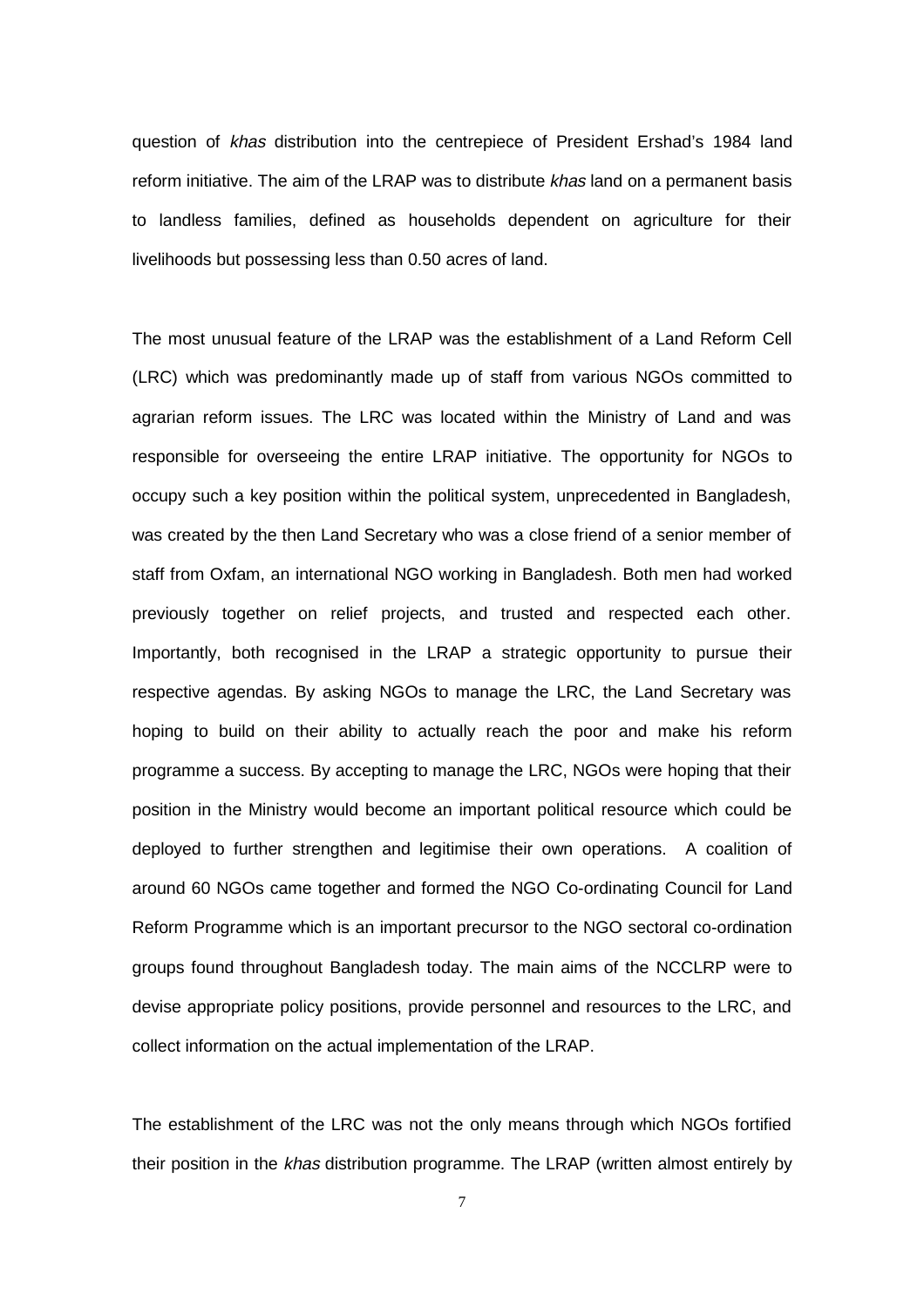the LRC) established a unique administrative structure to ensure the successful implementation of the reform programme. This consisted of three inter-linked bodies: the National Land Reforms Council (NLRFC) presided over by President Ershad, the District Land Reforms Implementation Task Force (DLRITF) and the Upazila Land Reforms Committee (ULRC)<sup>2</sup>. Crucially, NGO representatives were officially allocated a position on both the DLRITF and the ULRC, while landless members were also offered a place on the ULRC. Since the NGO Co-ordinating Council for Land Reform was very closely supporting the LRC, NGOs had in effect secured formal representation at all the major administrative levels (national, district and local) in the country. This position, presented diagrammatically below, both permitted and demanded a degree of coordination that NGOs had never experienced before in Bangladesh.

Figure One: Land Reform Institutional Framework



 $\overline{a}$ 

<sup>2</sup> *Upazila* designates a sub district administrative unit.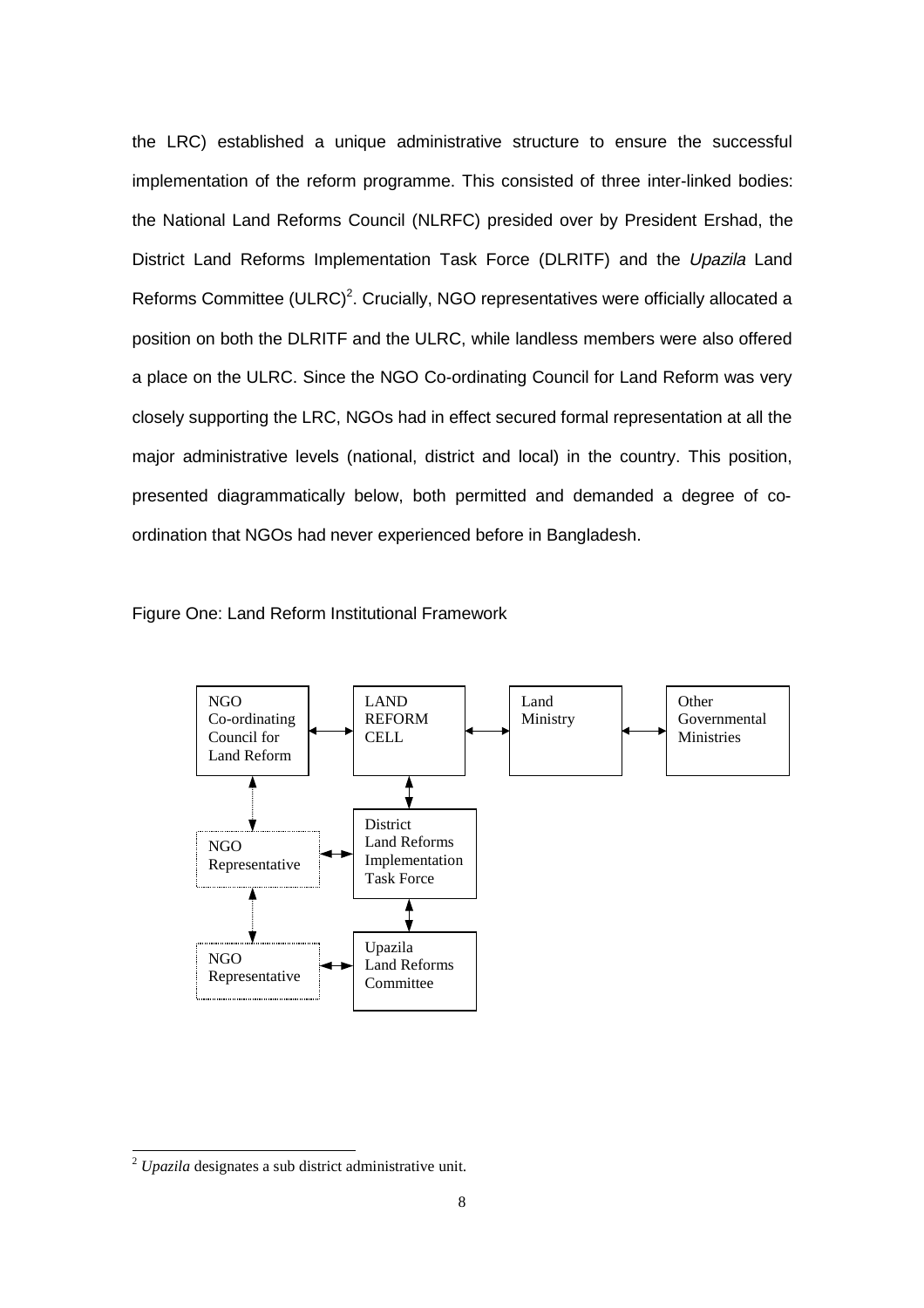### **Securing and Maintaining Advantage**

The fact that NGOs had secured a niche giving them authority over the process of allocating khas land quickly became a source of real tension and conflict. The first source of tension was evident among NGOs themselves. On the one hand, they realized that the political leverage gained from having secured a position within the Ministry was strategically important. Till then, they had been involved mostly in smallscale and isolated interventions, and efforts to make wider impacts had been routinely frustrated by the collusion forged between local and national elites. Membership of the khas policy coalition at national, district and local levels offered an opportunity to outmanoeuvre these elites, and this was perceived as a necessary first step towards ensuring the delivery of greater resources and goods to the poor. However being a member of the LRC was not without its complications. Above all, the LRC was established during a time when a military and autocratic regime led by General Ershad was governing the country. Having assumed power in 1981, Ershad spent the best part of his time desperately trying to win legitimacy and credibility for his regime both at home and abroad. The LRAP initiative was one of the many attempts engineered by Ershad to win popular support. For NGOs therefore, the opportunity to participate in the LRC was embedded in very specific conditions of co-optation.

The second source of tension can be traced to those who had been excluded from the policy coalition. These groups were most vociferous in highlighting the co-optation of the NGO community. First of all, opposition parties and other political groups criticized the whole LRAP initiative and the role of NGOs therein. NGOs were accused of conspiring with Ershad's regime and perpetuating an 'anti-people' and 'pro-imperialist' government. The scepticism of the opposition parties was not helped by the fact that the LRAP was launched around the time they were promoting a mass movement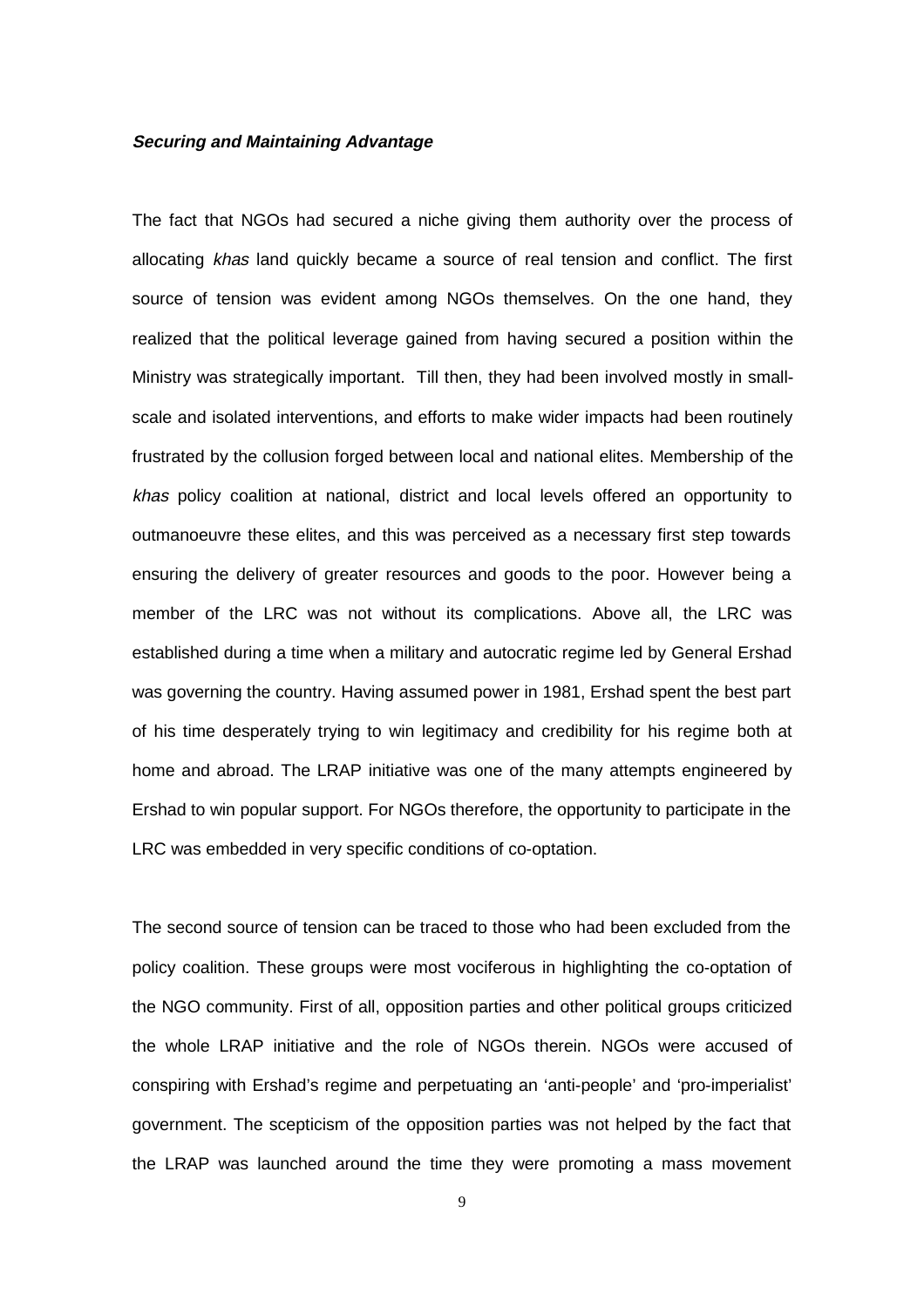against Ershad that would lead to his eventual downfall three years later. Although some NGOs offered support to the movement towards the end of the campaign, this did not prevent accusations being levelled at the NGO community that they had betrayed the pro-democracy movement (Devine 1996). The second group that was unhappy at the role of NGOs in the LRAP were peasant organisations from the left of the political and ideological spectrum. The relationship between the NGO community and these peasant organisations was traditionally a tense one with the latter accusing the former of being self interested, donor dependent and neglectful of the real needs of the rural poor. With the LRAP, the antagonism between the two sides increased because NGOs and their member groups had been invited to manage the LRC while peasant organisations had been completely overlooked. This tension was captured in a series of articles debating the role of NGOs in Bangladesh that was published towards the end of the 1980s (Dhaka Courier 1989). While the debate presents the views of a wide range of prominent civil society leaders, there was a clear division between NGO advocates and leaders of peasant organisations. The latter in particular were keen to portray NGO activists as defenders of the status quo rather than as agents of change or champions of the poor.

These tensions and debates arise from a fundamental supposition concerning policy leverage in Bangladesh. Namely, that in order to exert influence it is important first to secure and control political positional advantage over others who would seek different policy outcomes. Strategically, this is the main reason NGOs agreed to participate in the LRC. Participation opened up opportunities for NGOs which opposition parties, peasant organisations and other elite groups were excluded from. It is not surprising to find out therefore that a political struggle soon evolved between NGOs trying to protect their positional advantage and other interest groups plotting to overturn that same advantage. The NGO strategy moved in two directions: maintaining unity among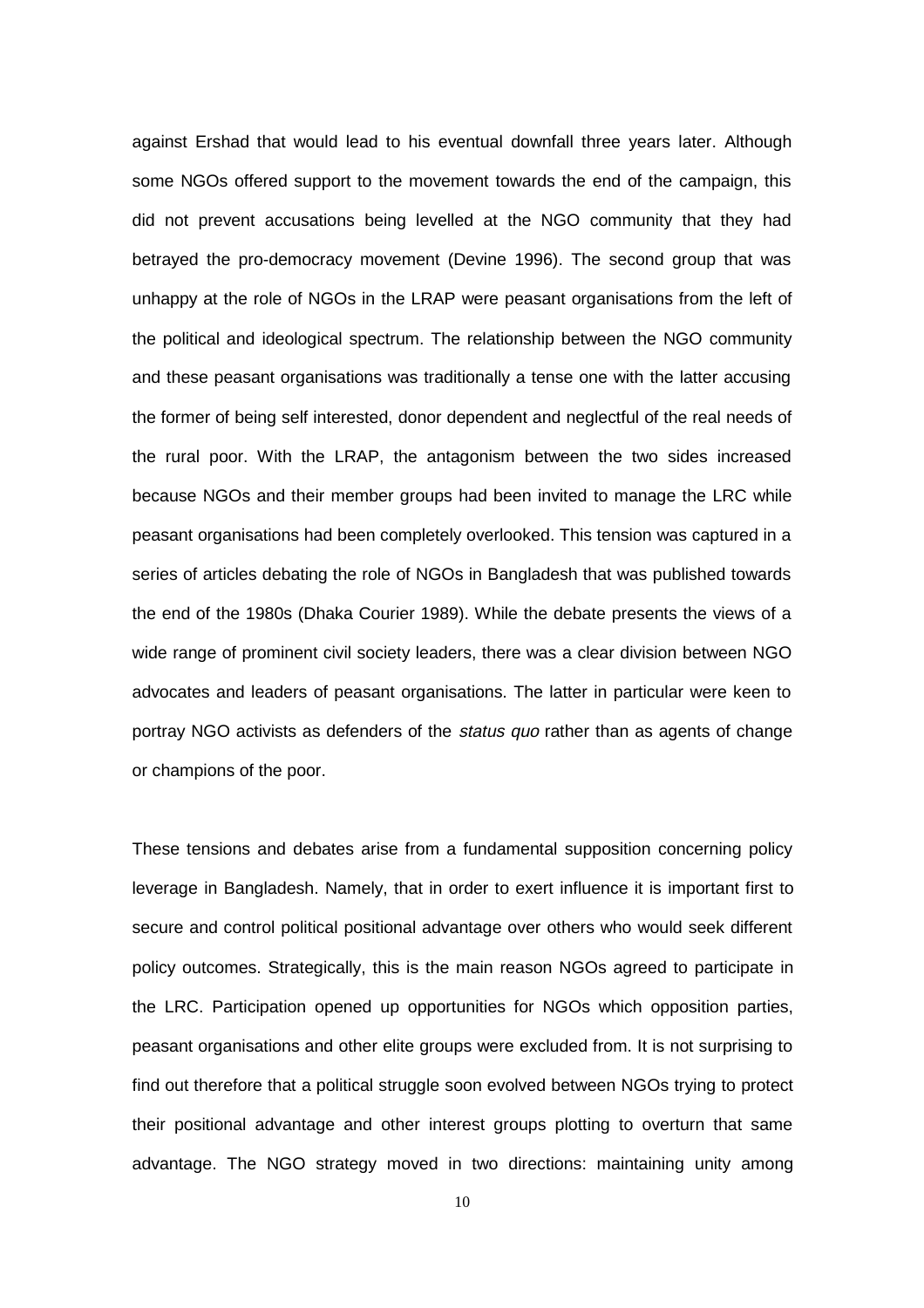themselves (mainly carried out through the national NGO Co-ordinating Council for Land Reform Programme), and controlling the process of deciding who could be members of the policy coalition (facilitated by the close ties they had established with the Land Secretary).

The significance of the relationship between securing positional advantage and exercising policy leverage is revealed when we look at how and why the LRAP eventually came to an end. Three factors contributed to the break up of the coalition. First, there was a reshuffle of senior bureaucrats and as a result the Land Secretary, praised for his job at the Ministry, was transferred to another department. This in effect orphaned the coalition and left it without political protection. Given that the coalition had no legal standing (Rahman et al 1991), whoever succeeded in the Ministry had no obligation to work with NGOs. Indeed, after the transfer of the Secretary, the level of interaction between NGOs and the Ministry reduced drastically and the coalition's significance diminished.

Second, political and bureaucratic interest groups that had been excluded from the LRAP were gradually re-establishing themselves within the Ministry of Land even before the transfer of the Secretary. The main entry point for them was a programme inaugurated by the Ministry called 'Operation Thikana' which sought to allocate both khas land and different agricultural inputs to landless families. Operation Thikana was a significantly larger programme than the LRAP initiative and had much more resources. NGOs had not been asked to play a role in the new programme. Slowly their privileged position within the Ministry therefore was being undermined as a new policy coalition formed around other powerful bureaucrats and political leaders began to emerge.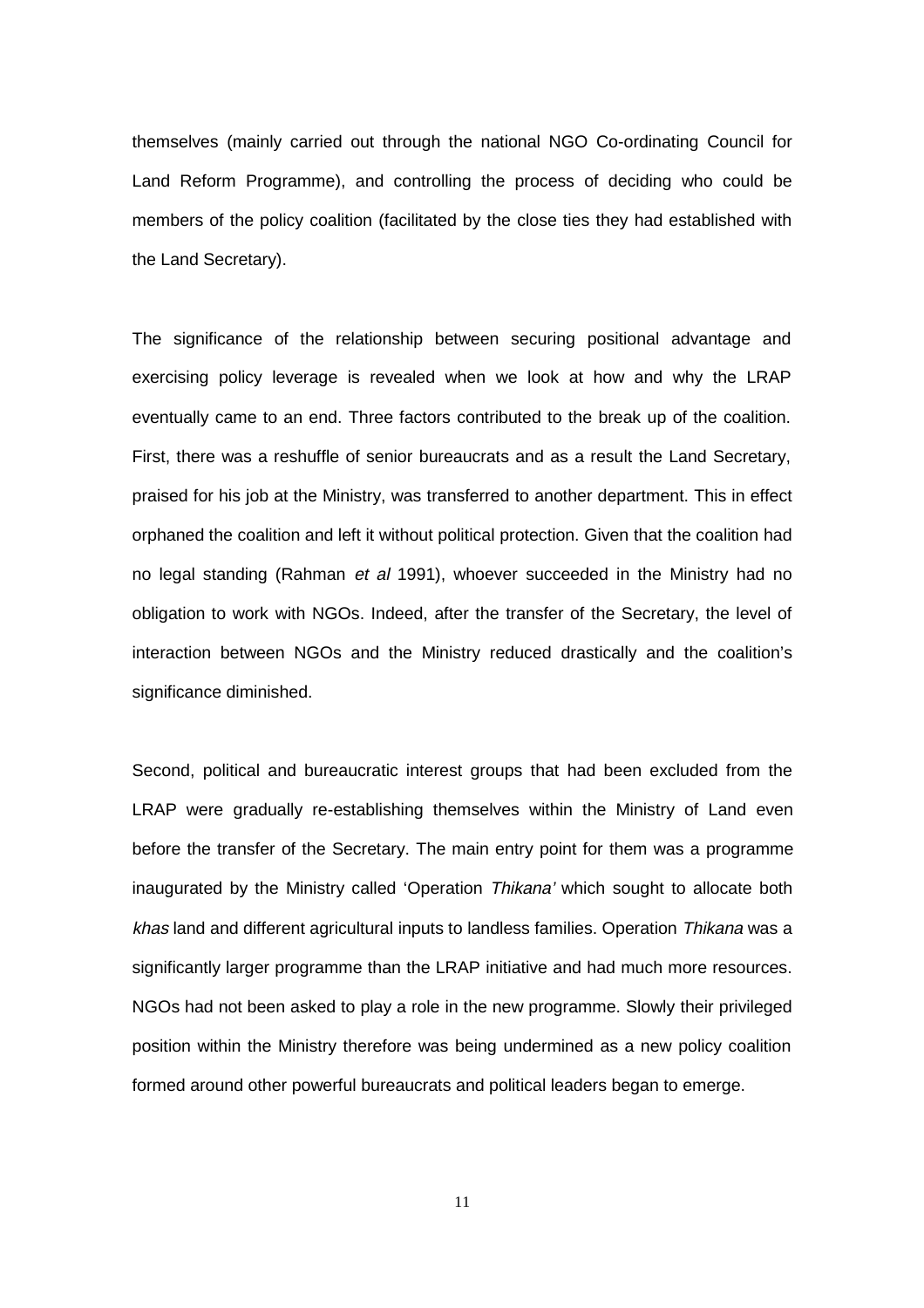Khaleda Zia, leader of the Bangladesh Nationalist Party won the 1991 parliamentary elections which took place after the fall of General Ershad. By this time, the position of the NGOs within the Ministry of Land was very weak. Zia's government terminated the khas land redistribution programme and officially replaced it with 'Operation Thikana' albeit under the new name of 'Adarshagram' (literally 'Ideal Village'). Although 55 NGOs were selected to implement 'Adarshagram', the NGOs involved in the LRAP initiative could only recognise the names of 3 or 4 of these NGOs. Most of the others were new organisations with links to different elite groups. There was a strong suspicion that these new NGOs had been established simply to take advantage of the opportunities offered by the new programme. The tables had therefore been fully turned and the LRC coalition had been replaced by a new and potentially lucrative policy coalition.

#### **Evaluating the LRAP Initiative**

The aim of the LRAP was to distribute khas land to the landless poor and this implied ensuring that the distribution process was not captured by elite groups. The involvement of NGOs in the LRAP therefore offers a good case study to explore the two main questions highlighted earlier. First, does NGO policy involvement make the policy process more accessible and responsive to the needs of the poor? Second, does NGO policy involvement reduce the influence of arbitrary patron values in the eventual allocation of resources? In this section, I will begin to address these questions.

The most comprehensive evaluation of the LRAP was carried out by Rahman et al (1991). While the report acknowledges and praises the pro-poor focus of the LRAP, it is critical of the actual outcomes. The report states that just under 40% of available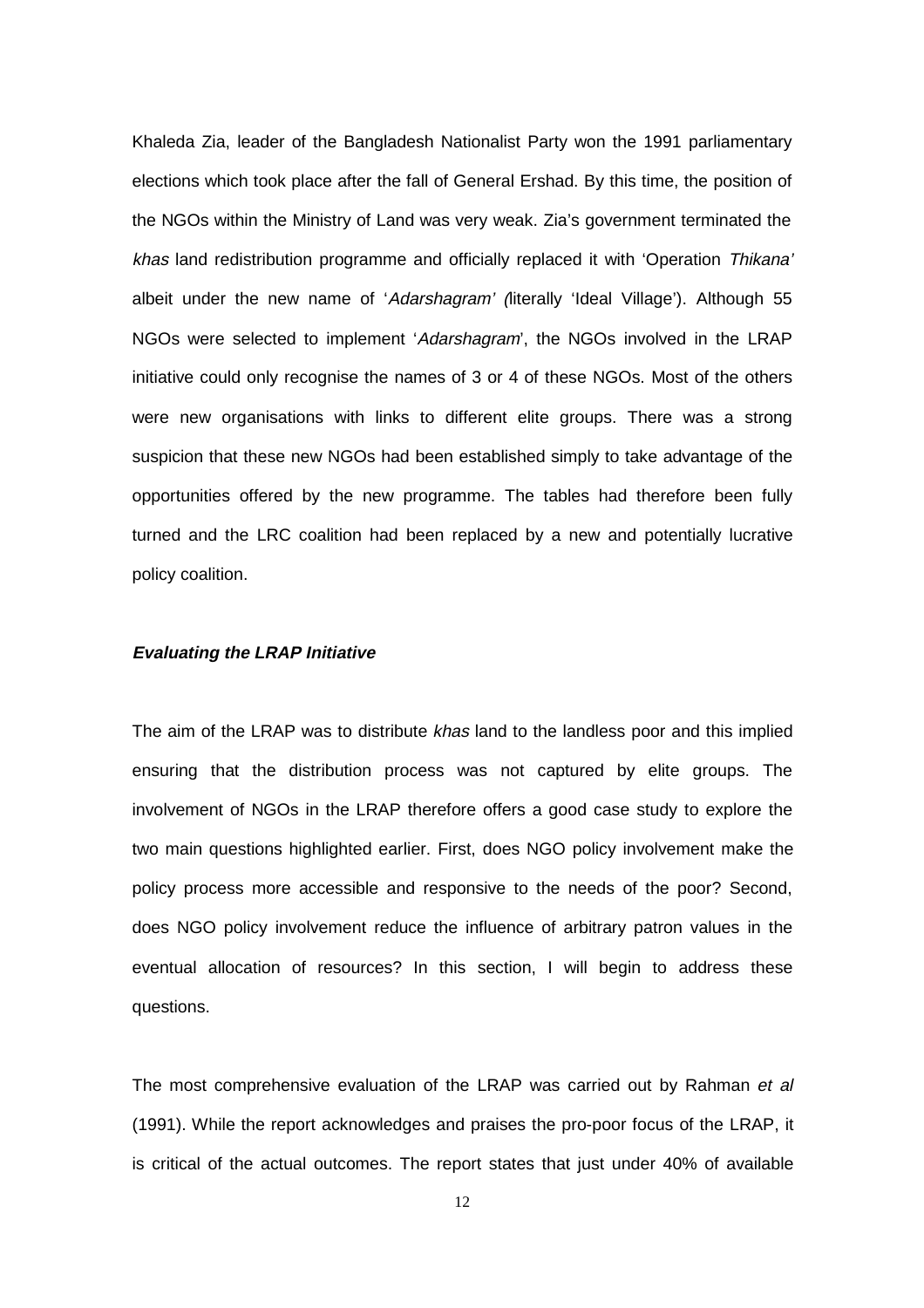identified khas land, a figure provided by the LRC itself, had been distributed to landless households over a period of two and a half years. Although 40% is a low figure, it is still very misleading for it reflects only the amount of khas land for which a decision to allocate had been taken and not the actual amount of land distributed. There are many reasons why the policy intention of the LRAP was never fully realised. One set of reasons are of a more technical nature and include: the difficulty in identifying unutilised public land, the lack of updated and reliable maps, the large amount of tampered or falsified land deeds and a low level of technical support and capacity. However the main obstacle to the land redistribution process turned out to be more political than technical. Momen (1996), benefiting from the privileged insights of having worked as a bureaucratic on the LRAP initiative, captured succinctly the nature of the political obstacles undermining the whole process by stating that

(i)n this land-poor country, unutilised public land is soon grabbed by the influential people, and the local authorities either overlook their illegal possession and or help them to consolidate their rights in such land. (Momen 1996: 104)

This diagnosis is all too familiar in the context of Bangladesh and serves to highlight again the advantage elite groups enjoy over other weaker sections in society, and how this advantage is used to monopolise the use of resources and goods. However, while the broad picture that emerges from the LRAP is a familiarly negative one, there were reported cases where khas land was effectively allocated to landless households. Studies carried out by NGOs (Gani 1991), bureaucrats (Momen 1996) and the Ministry of Land itself (Rahman et al 1991) all acknowledged some degree of success where and only where NGOs were committed to the LRAP initiative locally. The next section examines the experience of Shammo<sup>3</sup>, a local NGO which has been at the forefront of the struggle to distribute khas land to the poor.

 $\overline{a}$ 

<sup>&</sup>lt;sup>3</sup> Shammo is a pseudonym.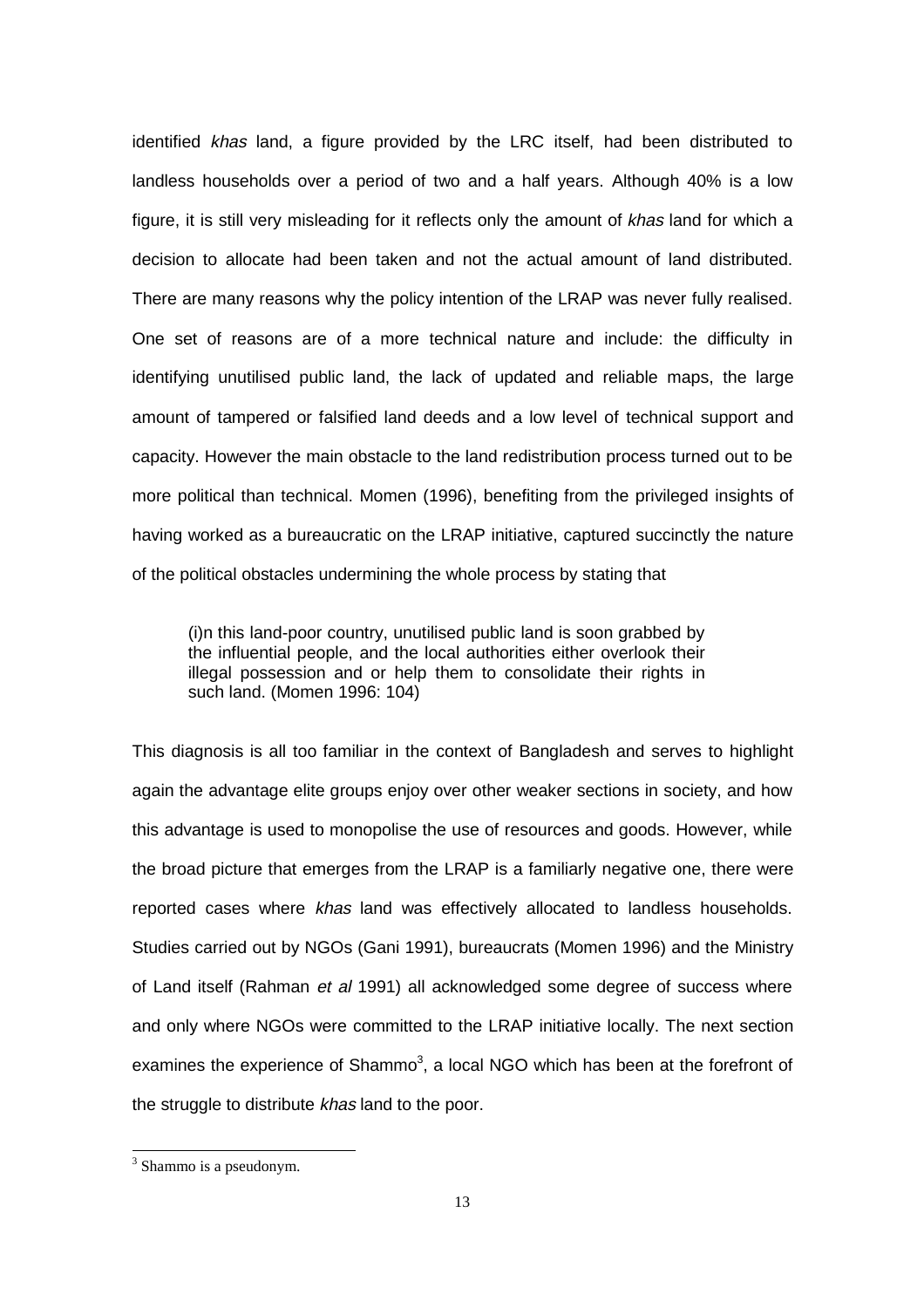#### **A Brief History of Shammo**

The origins of Shammo can be traced back to the mid 1970s when a group of students from a village established a local youth club. Although the main aim of the club was to promote recreational and cultural activities for its own members, it also carried out some modest relief and welfare activities. Impressed by the enthusiasm of the youth, the headmaster of the local high school put the club leaders in contact with an acquaintance of his who happened to be the same member of staff from OXFAM behind the LRAP initiative. He in turn visited the club and encouraged them to register as an NGO, focus more on activities that would contribute to the struggle against poverty, and extend membership status to the poorest households in the village.

Through their contact with OXFAM, the leaders of Shammo also began attending seminars and workshops organised by the more established NGOs in Bangladesh. This enabled them to network with important contacts and learn of the ideas and practices used in the wider development community. In those days, development thinking focused predominantly on 'conscientization' strategies that emphasised the need to understand, identify and confront the structural causes of poverty (Freire 1972). This type of exposure encouraged Shammo to work more explicitly with the poor by promoting smaller membership groups known in Bengali as samities. This initiative proved to be very successful and the number of samities grew rapidly. In the space of a few months, 50 samities were established each with between 10 and 15 landless farmers.

To the North East of the village where Shammo had its office, lies an open water body known as 'Boro Bagher Beel'. The Beel was a large lake used for fishing until 1962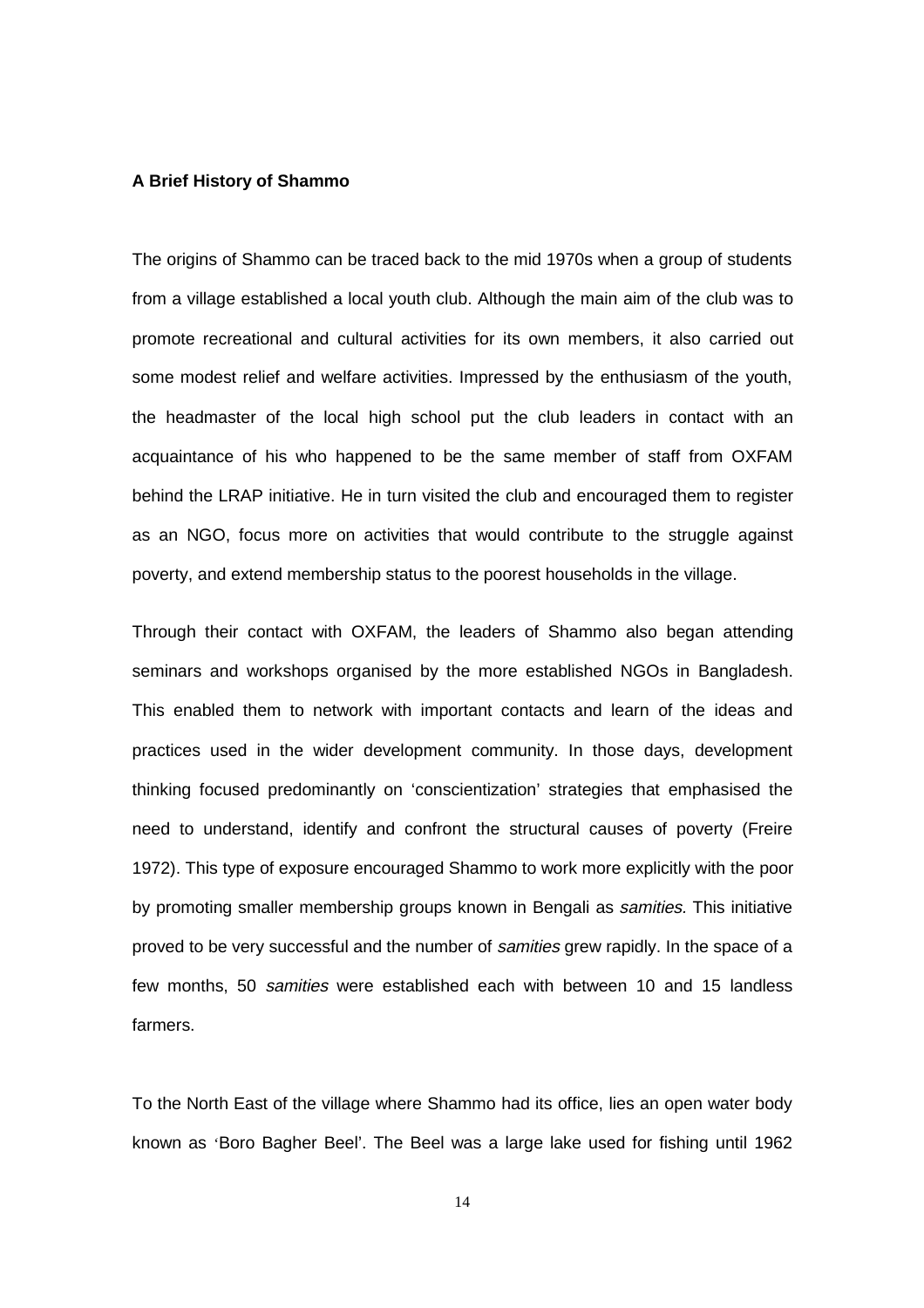when Government authorities decided to drain it by digging a canal to a nearby river. As a result, over 820 acres of low-lying agricultural land emerged which legally became khas land. Having been assured that they would inherit the land, local landless farmers spent almost two years clearing and dredging the whole area. As soon as this task had been completed however, the local elite leaders organised themselves and forcibly took possession of the land.

Many of Shammo's early members had been allotted parcels of land from the Beel on occasion of the land reform initiatives of 1972, and were given legal documents to prove this. Few however managed to take possession of their land thereafter and were forced to continue working as labourers for the same elites who had stolen the land. Not surprisingly, when Shammo's members were asked to analyse the causes of their poverty during *samity* meetings, they inevitably raised the issue of land and how they had been dispossessed of what was theirs by right. Khas distribution and land rights in general therefore became the focus of Shammo's work, and throughout the late 1980s the organisation was involved in a prolonged struggle with local elites over the Boro Bagher Beel.

#### **Shammo and the LRAP**

Shammo was initially supported by OXFAM who at that time were keen to support small organisations with more radical agendas (Black 1992). OXFAM proved to be an important partner for Shammo because, as indicated earlier, it was also the main broker and supporter of the Government-NGO relationship underpinning the LRAP initiative. The struggle over the khas land at Boro Bagher Beel was an intense and violent one (Devine 1999). Soon it became the focus of national media coverage and consequently, one of the LRAP showcases. Staff from Shammo became members of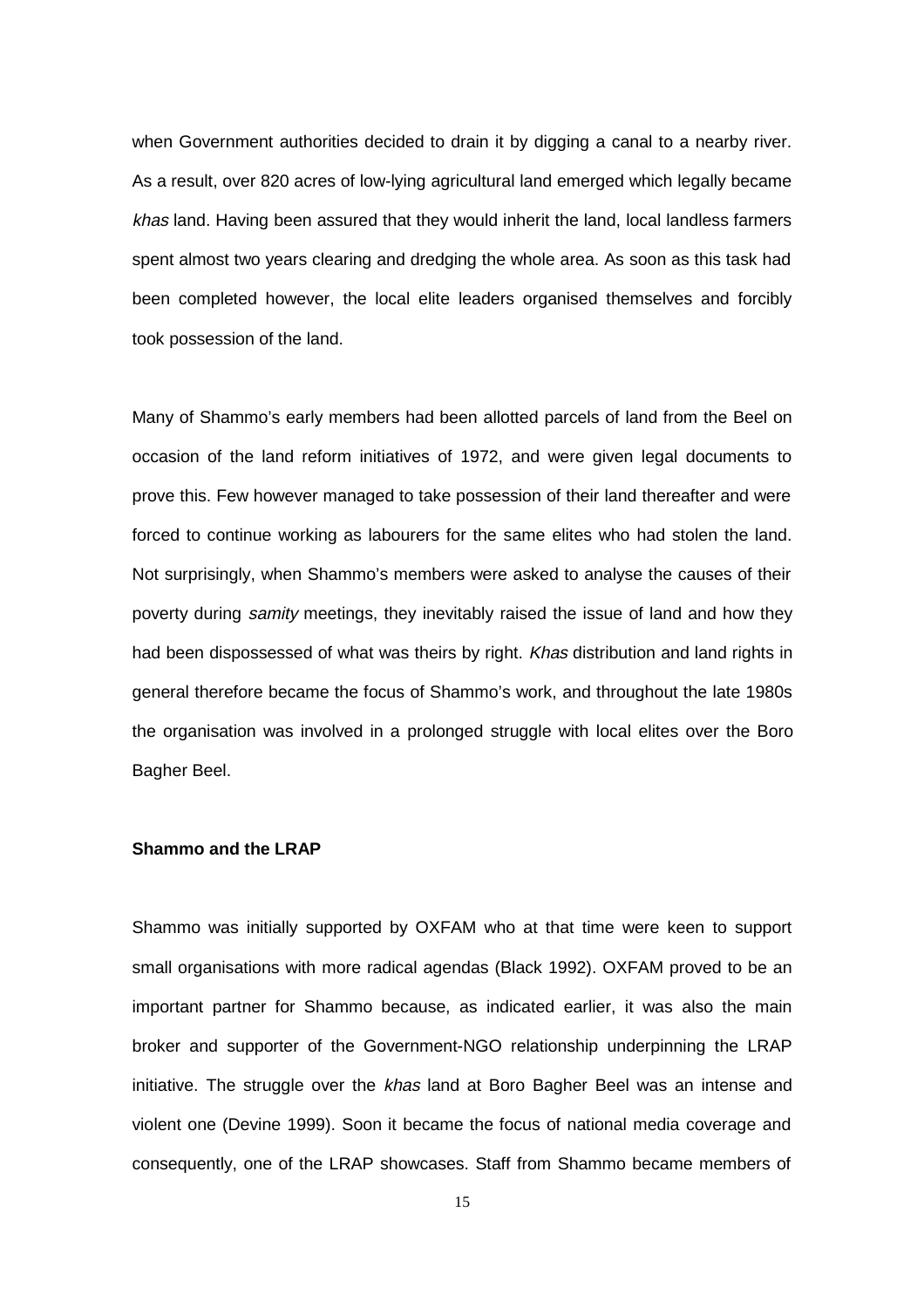the various district and local committees established to oversee the implementation of the LRAP (see Figure One) and its leaders began networking with key individuals within the State, donor community and other national NGOs. This networking gave Shammo the political leverage and authority to legitimately challenge those elites who monopolised the local process of khas land distribution.

In terms of the allocation of khas land from the Beel, it is possible to identify three main outcomes that are directly linked to Shammo's involvement. First, Shammo investigated existing records and found that there was more khas land in the Beel than had been originally indicated. New parcels of land were therefore identified and reregistered as khas. Second, Shammo was instrumental in identifying khas land that had been illegally occupied by local elites. This too was eventually re-registered as Government owned land and designated for distribution among the poor. Third, all the legally identified khas area was eventually allocated to and registered in the name of landless households. Shammo played an important role here in identifying genuine cases, preparing applications and ensuring that the rightful owners of the land received the legal deed to their land. In total, 720 acres of khas land were distributed to 1,087 landless households living in close proximity to the Beel.

The struggle over the Boro Bagher Beel however has had other repercussions beyond the amount of land distributed or the number of families benefited. The most significant of these has been the change to the nature of class formation in the area. As Shammo's membership has grown and its activities expanded, the balance of power has shifted very noticeably from the hands of local elites to the NGO and its members. This is most evident in the conviction held by Shammo's members that local elites are no longer capable of taking possession of their land or other khas land in the vicinity by force. Furthermore, Shammo and its members have built on their success in local khas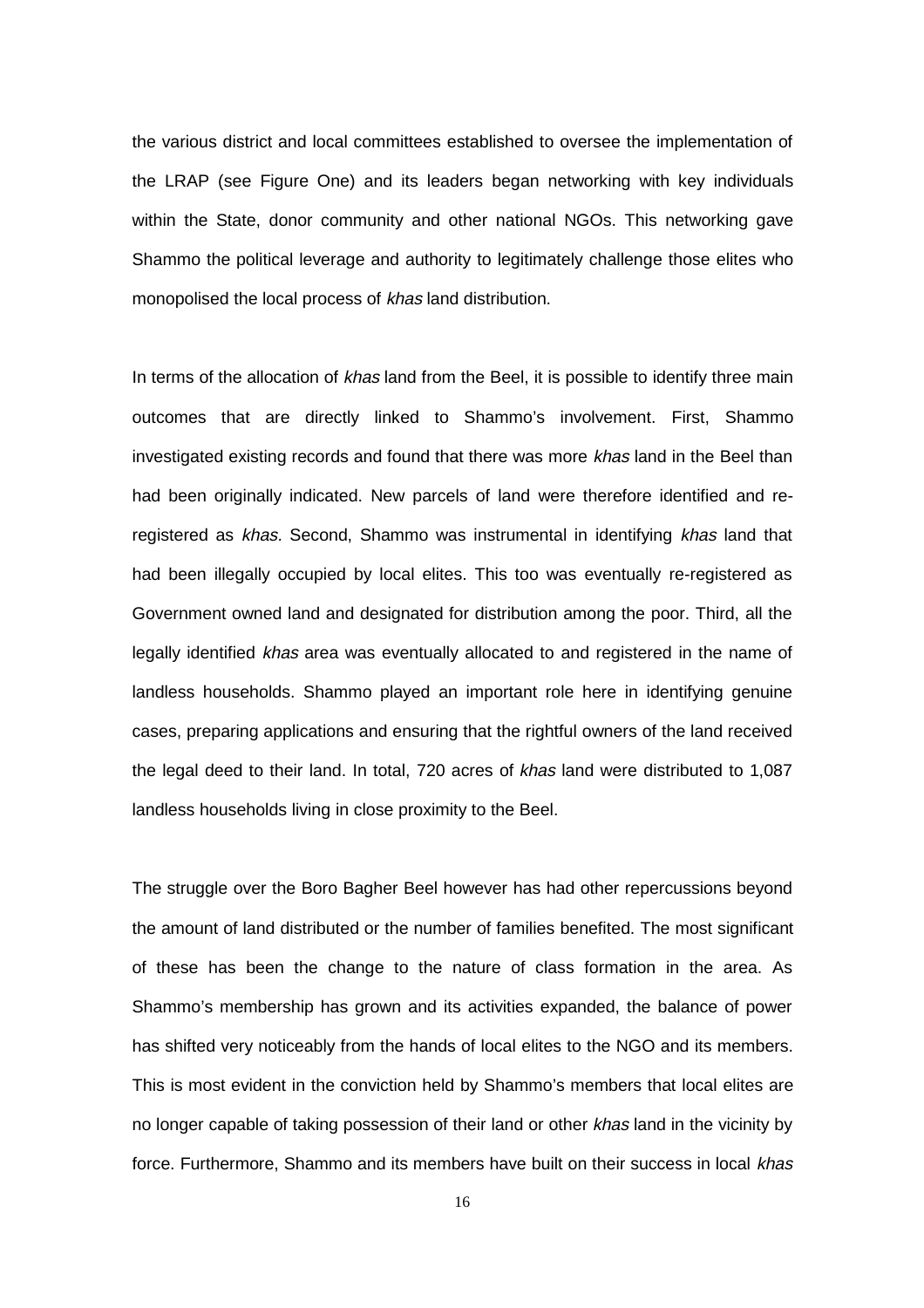issues and are now mobilising around other policy areas and rights based issues where elites have traditionally exercised authority and control (Devine 1999).

At this point therefore it is possible to answer one of the two main questions under discussion here. The involvement of Shammo has without doubt made the policy process of khas distribution more accessible and responsive to the needs of the poor. Thus entitlements are respected and more khas resources are being distributed to the poor. In the next section, I will deal with the second question raised in the introduction and examine whether the involvement of Shammo has led to a reduction in the influence of arbitrary patron values in the allocation of resources. To do this I move my analysis from how khas resources are allocated to the poor to examine instead how they are subsequently allocated *among* the poor.

#### **Membership and Patronage**

The argument thus far suggests that Shammo's ability to influence the allocation and use of khas resources derived from the fact that they had outmanoeuvred rival local elites by securing a position of authority within the LRAP policy coalition. Crucial to this strategy was the relation between Shammo and OXFAM, with the latter brokering the former's access to the coalition. It is interesting that in the case of landless households around the Beel, a very similar strategic logic can be found. Thus, just as Shammo's ability to exercise leverage at the local level relied significantly on support brokered by OXFAM, similarly landless households depended on the support of Shammo when seeking khas resources. In other words, Shammo had replaced the elites as the main broker determining the eventual distribution of local khas land. For those applying for khas land, it was crucial that they could show not only that they were both poor and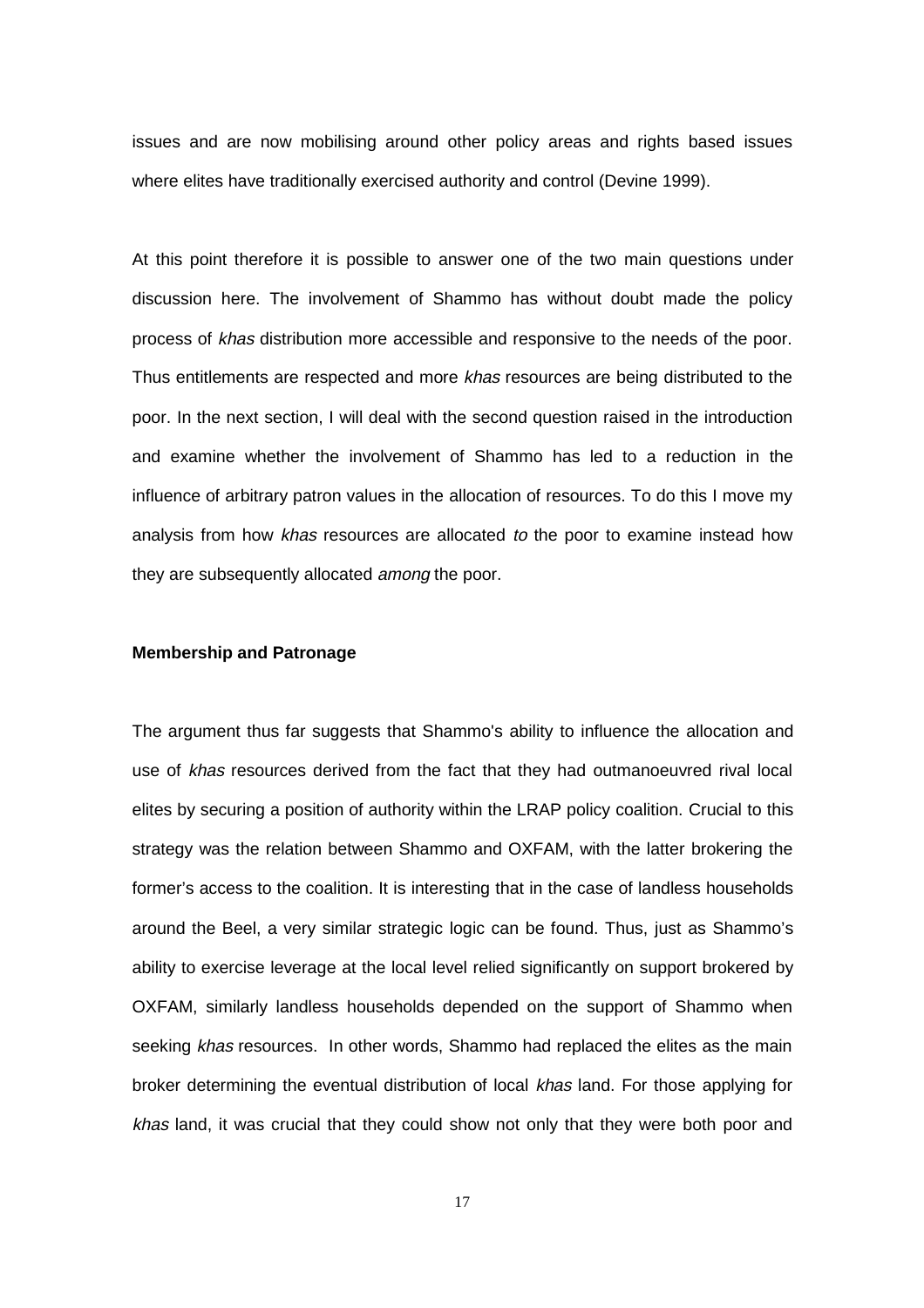landless, but that they were also in some way linked or allied to Shammo. Allegiance was most clearly defined through membership.

The case of Roton Ali, a landless farmer of the Boro Bagher Beel area, illustrates how membership directly affected livelihood opportunities. Roton's family had farmed around the Beel for three generations. In all of that time, they never managed to buy their own land and so were forced to work as hired labourers for their local patron. Like other landless farmers, Roton was officially allocated khas land in the early 1970s through the Government land reform initiative. He approached his local patron, Golam Member, and asked for help to secure the legal deed for the land. Golam agreed. After a few years however, Golam informed Roton that due to an administrative error the land had been registered in Golam's name. Roton was reassured that his legal entitlement to the land had not been affected and as such there was nothing to worry about. Although sceptical, Roton had little option but to go along with Golam's version of events. Like his father before him, Roton's dependency on Golam's patronage was absolute. He lived, rent free, with his family in a small dilapidated hut not far from the toilet area of Golam's uthan (household courtyard). In exchange, Roton worked as a labourer on Golam's land for a pitiful wage, while his wife and children worked in Golam's homestead without receiving any wage.

Golam Member was one of the fiercest rivals of Shammo because he had stolen a vast amount of khas land over the years. In the struggle over the Boro Bagher Beel, Golam lost all the land that was not legally his own, including the khas land he had misappropriated from landless farmers like Roton. In the subsequent reallocation process however, Roton did not receive land. This was a peculiar outcome given that Roton had two very strong reasons supporting his application. First, like many other applicants, Roton was genuinely landless and extremely poor. Second, he was a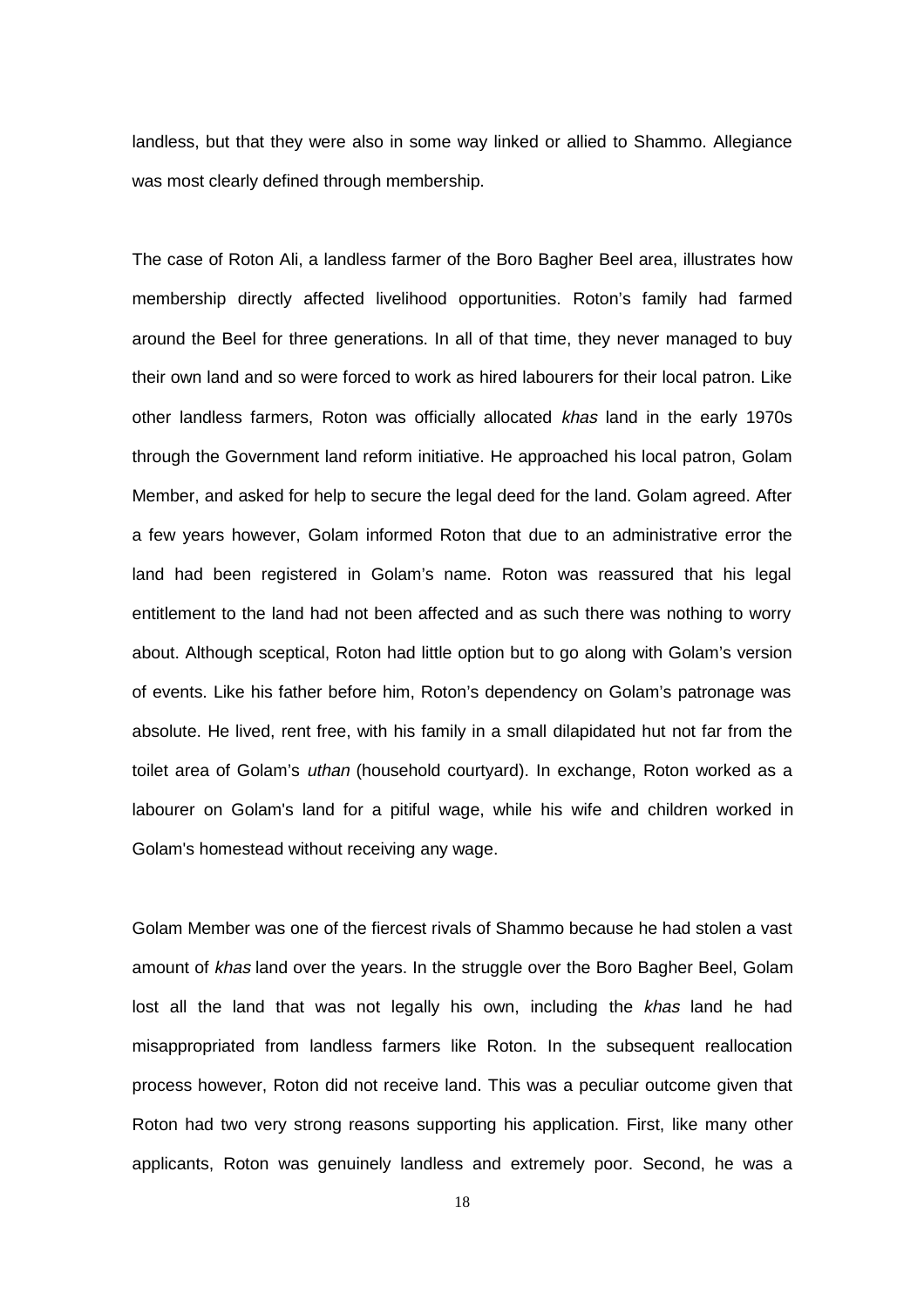resident of the *mouza* (lowest territorial revenue unit) where the Boro Bagher Beel was located and therefore had more legal entitlement to the land than other households from neighbouring mouzas. Today one of Shammo's members owns the same land that had been allocated to Roton in the early 1970s. Naturally Roton feels he has been cheated of a valuable resource that was his by right, and is jealous of those members of Shammo who have managed to become landowners. In trying to explain how this occurred, Roton argues that his application was overlooked simply because he was associated with Golam and not with Shammo.

The case of Roton is significant and offers important insights into the wider question of the potential role played by Shammo in reworking local power structures. Roton has family and friends in his village who are members of Shammo. Although they all started their adult lives in broadly similar positions, today Roton's friends seem to be in a much stronger position from which to provide for their families while Roton's overall position has significantly weakened. At one level, this change of fortune can be explained by reference to the local struggle for power in which Shammo has emerged as victor. In other words, Shammo's members have directly and preferentially benefited from the organisation's rise to prominence. Roton on the other hand is locked into a relationship with a patron whose power and influence are rapidly decreasing. Not only can Golam offer Roton much less in terms of services and goods, but their relationship also means that Roton cannot seek resources offered by or accessed through Shammo. The implication of this is clear. Those dependent or seeking particular resources have to establish intimate and personal ties with the resource providers or with those in a position to influence the providers. In the area around the Boro Bagher Beel, Shammo has become a key actor in the process of managing access to khas and other resources. Even with the emergence of NGOs then, membership and loyalty remain important mechanisms for securing reliable access to services and goods.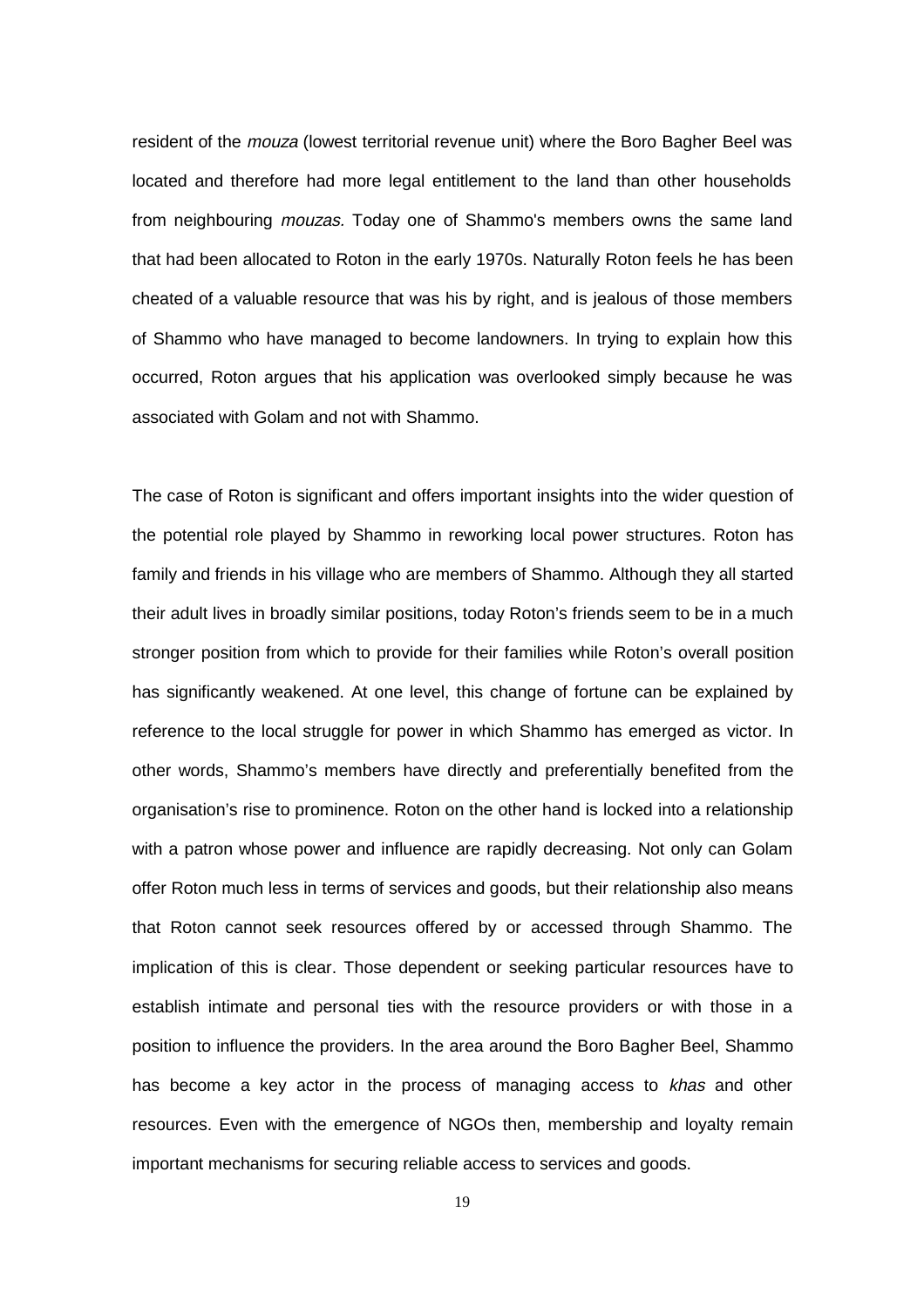This analysis however can be taken a step further if we reflect on the rather obvious observation that the best solution for Roton is to move his allegiance from Golam to Shammo. This observation draws attention to the centrality of relationships in the struggle for survival in places like Bangladesh. The pertinence of this issue is reinforced if we recall that in their formative years most NGOs in Bangladesh adopted strategies intended precisely to help the poor rid themselves of the exploitative and oppressive relations (BRAC 1983). Crucially, the structure of these relations was such that the poor experienced their subordination as individuals rather than as a collective unit (Wood 1994). Subsequently, early NGO strategies also focused on ways of helping the poor organise themselves into self-reliant groups. From this perspective Roton and those related to Shammo offer different models of survival strategies. On the one hand, Roton exemplifies what I would refer to as a 'personalised client'<sup>4</sup> in that the ability of his household to survive or advance depends absolutely on Golam. Dependence is exchanged for loyalty and in Roton's case his relation to Golam makes it impossible for him to approach rival patrons, including development organisations, or indeed to form allegiances patron with fellow landless farmers that have not been approved by his patron. On the other hand, those who are related to Shammo exemplify what I would refer to as 'membership clients'. Like Roton, they are clients to the organisation but their client status is experienced in a different way from Roton. Membership of Shammo has enabled and still requires landless households to build their strategies around principles of unity, co-operation and solidarity. While this unity may not be immune from complication and contradiction (Devine 1999), there is no doubt that it has allowed Shammo's members to gain control over the use of khas resources, and to subsequently mobilise and address other areas pertinent to their wellbeing (Devine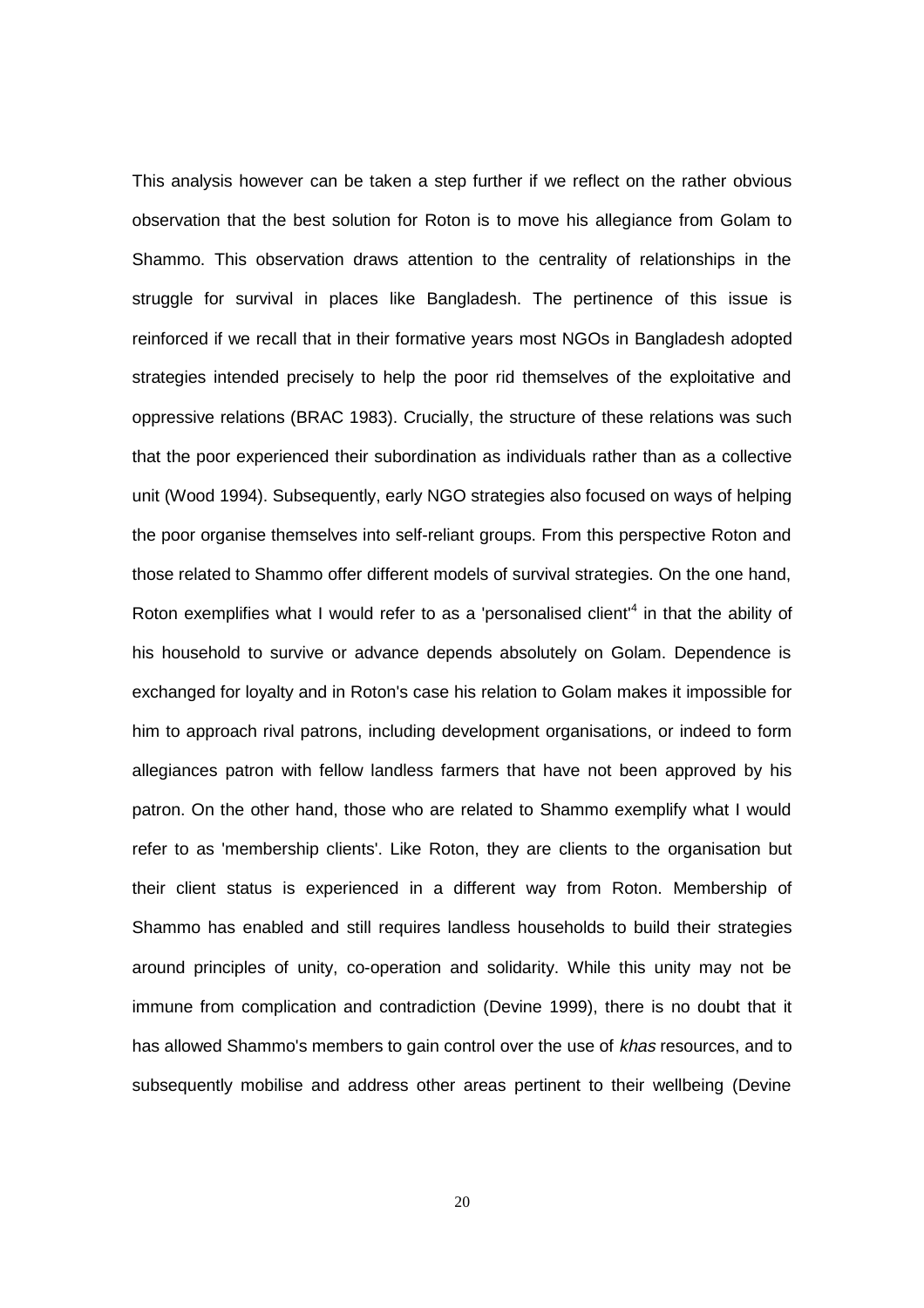2002). In other words, through their 'membership client' status, the scope for exercising agency is increased. Roton on the other hand experiences his client status as an isolated individual and as his patron's power and influence continues to decline, his future will become more precarious and insecure. The 'rational' decision to shift allegiance however is one Roton rarely contemplates for the risks to his already fragile security are just too great. Where survival is at stake, clientelistic forms of exchange, even if they are oppressive and subservient, are vital to poor households (Khan 2000). There is 'objectively' a very good chance that Roton would benefit by becoming a member of Shammo, but there is no doubt that in so doing, he would lose the little he has. Roton himself explains his predicament in the following way:

I know I would be better off if I had become a member of Shammo, but now it is too late for me to change sides. I would not get khas land because there is little of it left and there are other members of Shammo who have been waiting a long time to get land. If I join Shammo, the leaders would have to look after them before they dealt with me. Besides, if I ever publicly go against Golam Member, I know he would throw me and my family out of the house he has given us and I have no other place to go.

#### **CONCLUSION**

During the past 15 years, the role of NGOs in policy processes has increased significantly as part of the donor driven 'New Policy Agenda'. Although the Agenda is not monolithic (Hulme and Edwards 1997), its dominant interpretation upholds that the promotion of a pluralistic civil society is a necessary strategy in order to undermine the monopoly of the state in providing services and allocating policy resources. NGOs are perceived as important facilitators of this political transformation on the basis of their professed egalitarian ideology and their experience of working with the poor. Two

<sup>&</sup>lt;sup>4</sup> The terms 'personalised client' and 'membership client' were formulated during a conversation with Geof Wood in which we were trying to link the analysis presented here with previous research he had carried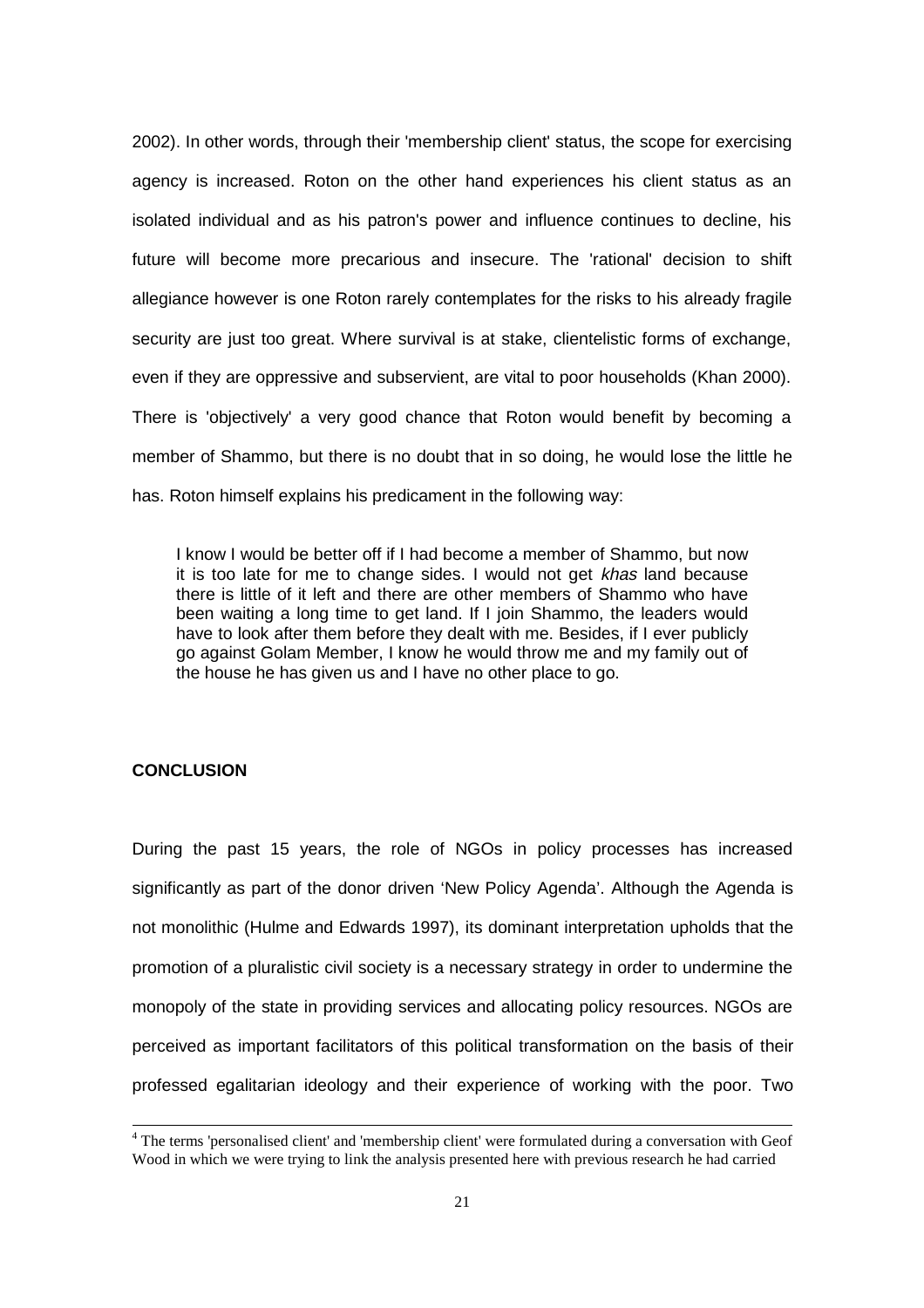interrelated questions about the NGO-policy nexus were examined here in the context of Bangladesh. First, did the NGO presence ensure better policy outcomes for the poor? Second, did the NGO presence improve the policy delivery mechanism making it less exploitative and exclusionary?

The involvement of Shammo has clearly altered the outcomes of the khas land policy process. Many landless farmers have taken possession of land that was allocated to them by the Government and they have subsequently managed to retain ownership and use of that same land. The authority once exercised by local elites over the distribution and use of local khas land has effectively disappeared. At this general level therefore, the work of Shammo appears to have made the policy process more responsive to the needs of the poor and has enabled better poverty-focused policy outcomes. On this evidence it could be argued that the Agenda offers a credible strategy to secure positive results for the poor.

However, the discussion on how khas resources were finally distributed among the poor clearly illustrates that the allocative process was neither all-inclusive nor egalitarian. Indeed, as in the case of Roton, many landless groups with a strong legal entitlement to khas land were actively excluded from the allocation process and derived no immediate benefits from the fact that a development organisation was involved in the whole process. Being poor therefore is not in itself a sufficient criterion to secure policy resources even where NGOs are involved. However the analysis presented here indicates that the process by which some poor households are excluded is neither random nor accidental. Instead it was found that being a member of the NGO was an important eligibility criterion in securing access to policy resources and services. Whereas previously, as Grindle (1982) indicated, the poor used their allegiance to elite

out himself.

 $\overline{a}$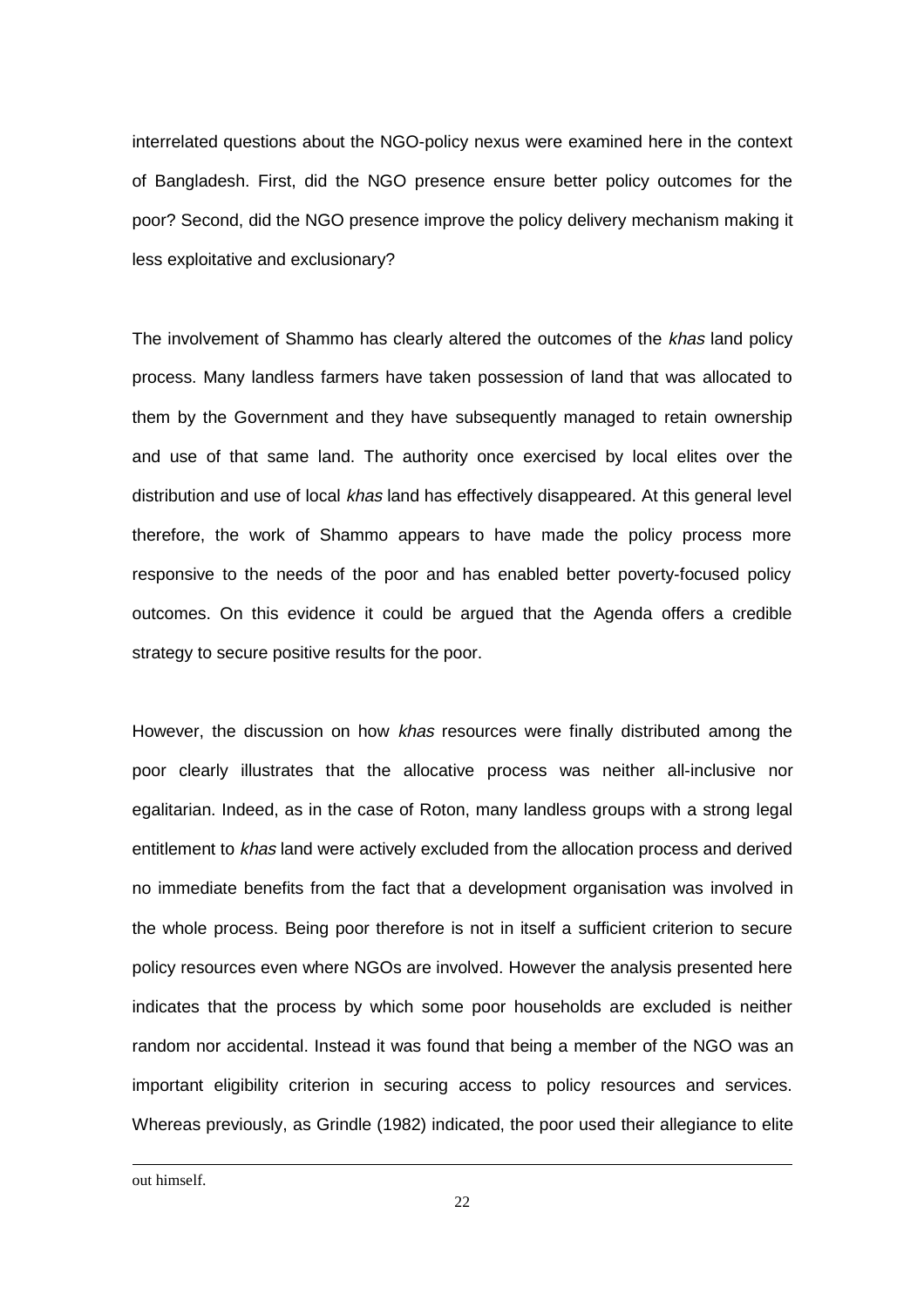patrons in order to strengthen their policy demands, today it is loyalty to NGOs that procures advantage in accessing resources. In this sense, both the values underpinning the policy delivery mechanism and the behaviour these elicit have not significantly altered. There are two immediate implication of this. First, the amount of policy resources allocated is not a reliable or robust indicator policy process change. Second, even when NGOs play a key role in managing access to different policy opportunities, the poor still have to negotiate through intermediation and this requires on their part compliant and client based behaviour.

This analysis suggests therefore that the emergence of organisations like NGOs does not ineluctably lead to changes in the institutional aspects, or 'deeper structures' (Wood and Davis 1998) of society. Instead, as McGregor (1989 and 1994) has shown elsewhere, new initiatives or organisations tend to adapt to deep-rooted social institutions and values. The outcome of this adaptation can take forms or engender processes that may be in extremis antithetical or, more likely, a hybrid form of what was originally planned (D'Rozario 1999). In the case of Bangladesh therefore, there is strong evidence that NGOs have secured institutional authority in a number of policy arenas but that the inclusive or egalitarian nature of the resulting policy processes remains limited. Roton is a good illustration of how NGO led policy processes may actively exclude some of the poor and privilege others. Since exclusion is a form of inequality, the New Policy Agenda, which encourages greater involvement of NGOs in policy arenas, finds itself partly implicated in the process through which inequality is reproduced in Bangladesh.

The establishment of a fairer and inclusive policy environment is vital to the long-term security of the poor in Bangladesh. It is clear from the analysis here that this task requires institutional rather than organisational reform. It is an open question how far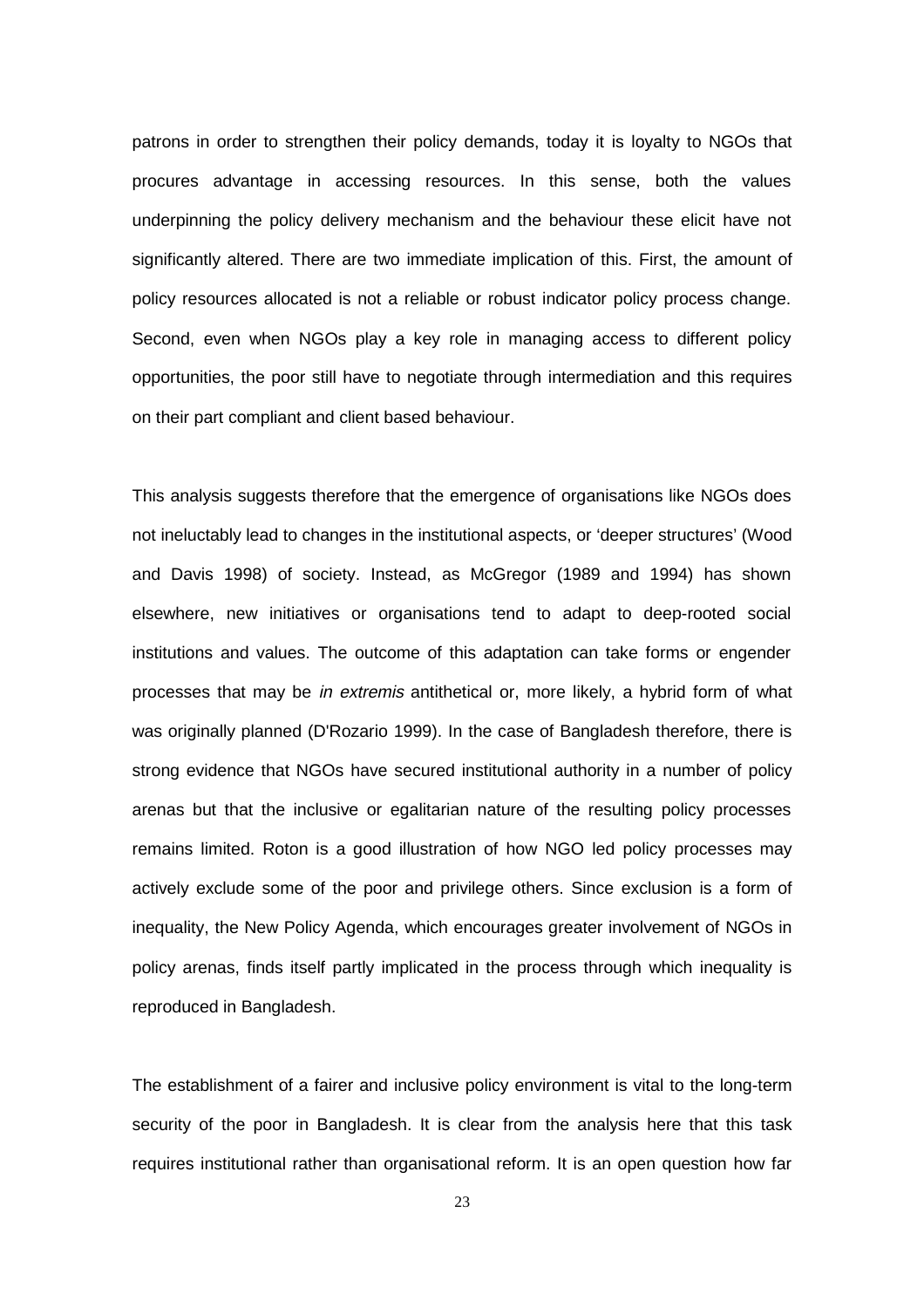NGOs, operating more as 'prisoners' than 'escapees' of the system (Wood 2000), can play a role in this reform agenda. What we do know is that they have become key actors in various policy arenas throughout Bangladesh and that they have also been capable of ensuring the distribution of more resources to poor people. On this basis, it would be unwise to dismiss their long-term significance too quickly.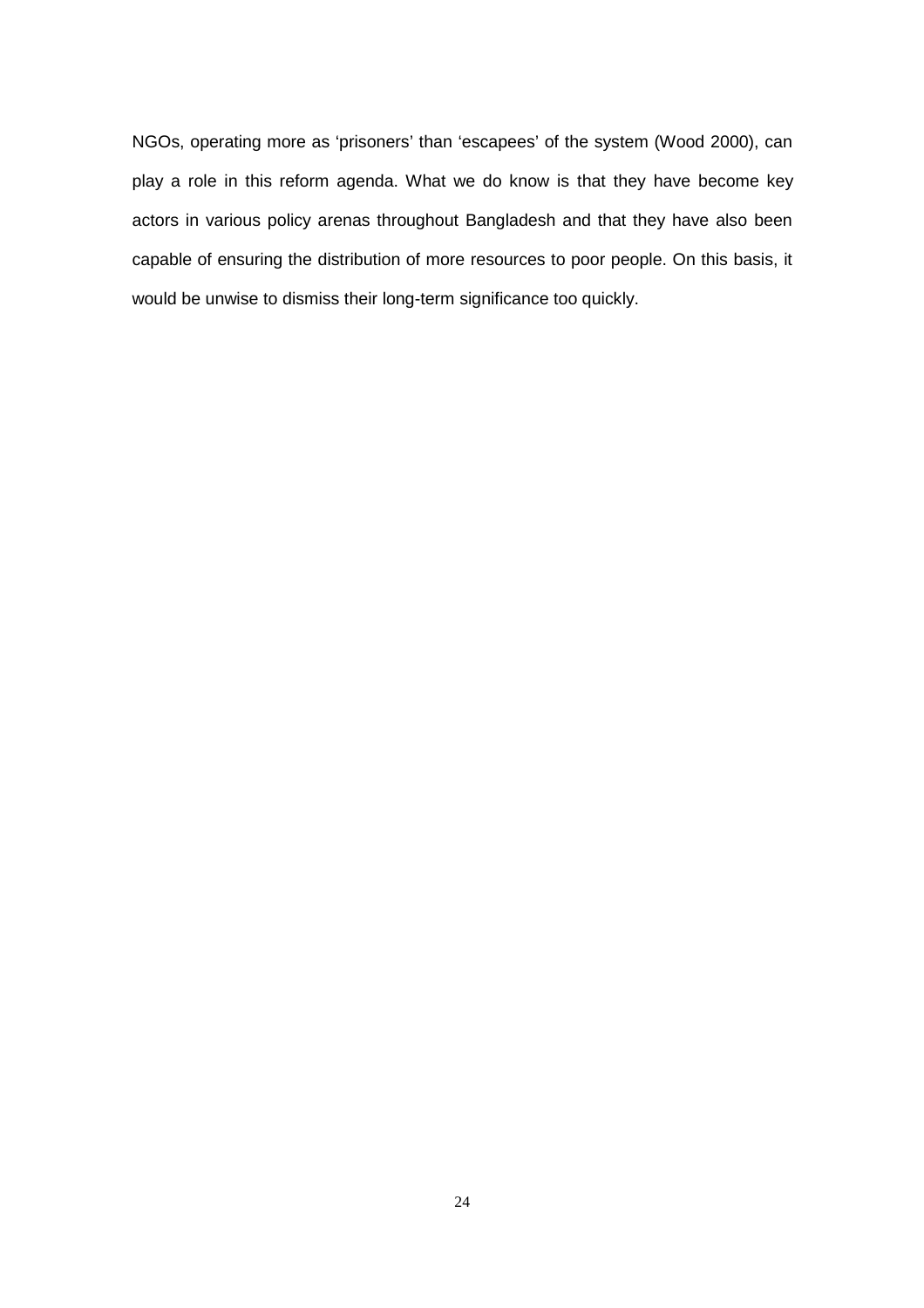- Black M. 1992. A Cause for Our Time: Oxfam the First 50 Years. Oxford: Oxfam and Oxford University Press.
- BRAC. 1983. The Net: Power Structure in Ten Villages. Dhaka: BRAC.
- Devine J. 2002. NGOs, Politics and Grassroots Mobilisation: Evidence from Bangladesh. Forthcoming.
- Devine J. 1999. One Foot in Each Boat. The Macro Politics and Micro Sociology of NGOs in Bangladesh. Ph.D Thesis. University of Bath, UK.
- Devine J. 1996. Bangladesh Elections 1996: A Turning Point for NGOs? Ph.D. Research report, University of Bath, UK.
- Dhaka Courier. 1989. Dhaka Courier. Weekly Issues, July 21-27, 1989 to September 8-14, 1989.
- D'Rozario B. 1998. Factors Influencing the Growth of Sustainable People's Organisations at Grassroots Level: the Case of Caritas DEEDS and Sangathan in Bangladesh. Unpublished PhD Thesis, University of Bath.
- Edwards M, Hulme D. 1995. NGO Performance and Accountability: Introduction and Overview. In Non-Governmental Organisations: Performance and Accountability beyond the Magic Bullet, Edwards M, Hulme D (eds.). London: Earthscan; 3-16.
- Freire P. 1972. Pedagogy of the Oppressed. Harmondsworth: Penguin.
- Gani A. 1991. Struggles of the Landless for Land and against Jotedars Experiences from Ramgati. Mimeo. Dhaka: Social Institute.
- Grindle S M. 1980. Introduction. In Politics and Policy Implementation in the Third World, Grindle S M (ed.). Princenton: Princenton University Press; 3-39.
- Hossain M, Jones S. 1983. Production, Poverty and the Co-operative Ideal: Contradictions in Bangladesh Rural Development Policy. In Rural Development and the State: Contradictions and Dilemmas in Developing Countries, Lea D, Chaudhuri D (eds.). London: Metheun: 161-185.
- Hulme D, Edwards M. 1997. NGOs, States and Donors: An Overview. In NGOs, States and Donors: Too Close for Comfort? Hulme D, Edwards M (eds.). London: Macmillan Press Limited: 3-23.
- Jansen E G. 1987. Rural Bangladesh: Competition for Scarce Resources. Dhaka: University Press Limited.
- Khan I. 2000. Struggle for Survival. Networks and Relationships in a Bangladesh Slum. Ph.D. Thesis. University of Bath, UK.
- McGregor J A. 1994. Village Credit and the Reproduction of Poverty in Rural Bangladesh. In Anthropology and Institutional Economics, Acheson J (ed.). Lanham: United Press of America: 261-279.
- McGregor J A. 1989. Boro Gafur and Choto Gafur: Development Interventions and Indigenous Institutions. Journal of Social Studies. **43**: 39-51.
- Momen M A. 1996. Land Reform and Landlessness in Bangladesh. Unpublished PhD Thesis, University of East London.